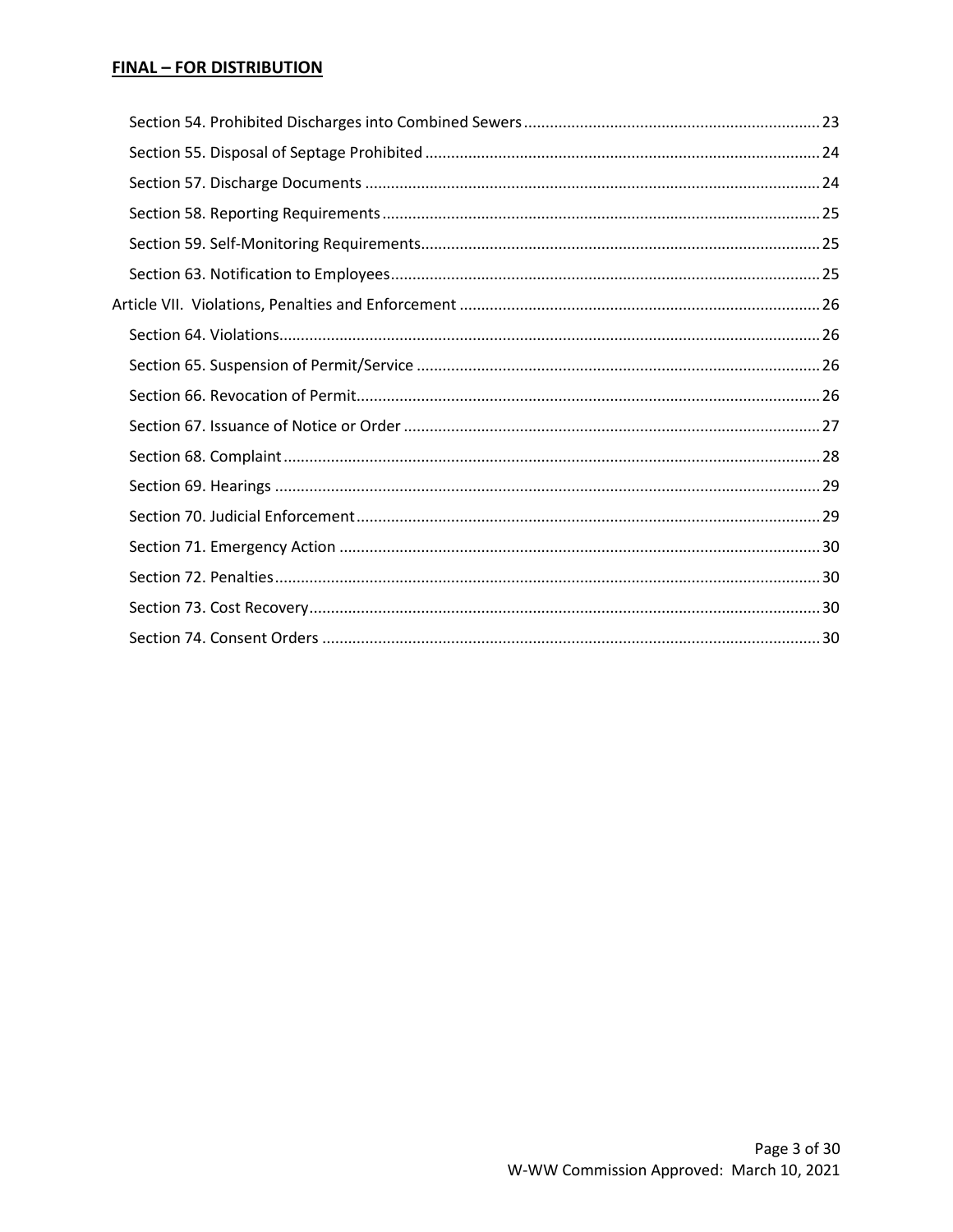# <span id="page-3-0"></span>ARTICLE I. General Provisions and Definitions

# <span id="page-3-1"></span>Section 1. Authority

These Sewer Regulations are promulgated by the Fitchburg, Massachusetts Water-Wastewater Commission (Commission) under Chapter 147: Sewers, of the City of Fitchburg Code of Ordinances, hereinafter referred to as the 'Sewer Ordinance'.

# <span id="page-3-2"></span>Section 2. Applicability

Every user of the City's wastewater system shall be subject to these Regulations, as they apply, and to any charges, rates, fees, and assessments which are or may be established by the City. Every user of the City's wastewater system shall also be subject to applicable federal, state, and local regulations. In instances where various regulations contain different requirements, the most stringent requirements shall apply.

# <span id="page-3-3"></span>Section 3. Purpose

These Regulations are intended to protect the public health, safety and welfare and the environment and to ensure proper and safe operation of the City's sanitary sewers and combined sewers by regulating the direct and indirect discharges of waste to the City's wastewater system. These Regulations are also intended to prohibit and remove illicit connections and unauthorized discharges to the City's wastewater system. This includes the legal authority to carry out all inspection, surveillance and monitoring procedures necessary to comply with this Regulation.

# <span id="page-3-4"></span>Section 4. Severability

If any provision, paragraph, sentence, or clause of these Regulations shall be held invalid for any reason, all other provisions shall continue in full force and effect.

# <span id="page-3-5"></span>Section 5. Right to Amend Regulations

The Commission reserves the right to amend these Regulations in any manner and to establish additional limitations or requirements as are deemed necessary or appropriate.

#### <span id="page-3-6"></span>Section 6. Federal, State, and Local Regulations

No provision of these Regulations shall be deemed to contravene or render ineffective any valid federal, state or local regulation.

#### <span id="page-3-7"></span>Section 7. Definitions

Terms which are not defined herein shall be interpreted as defined in the most recent edition of *Glossary-Water and Wastewater Control Engineering*, published by the Water Pollution Control Federation (WPCF) [now called the Water Environment Federation (WEF)], Washington, D.C. Throughout these Regulations, "*shall*" means mandatory, and "*may*" means permissive. The following terms shall have the following meanings:

**Aliquot:** shall mean a divisor or factor of a quantity, constituting a sample.

**Backwater valve** also referred to as a "**back-flow valve", "check valve"** or "**back-flow preventer":** shall mean a device installed in a building drain or a building stormwater drain to prevent the discharge from the building, or flows originating outside the building, from flowing back into the building.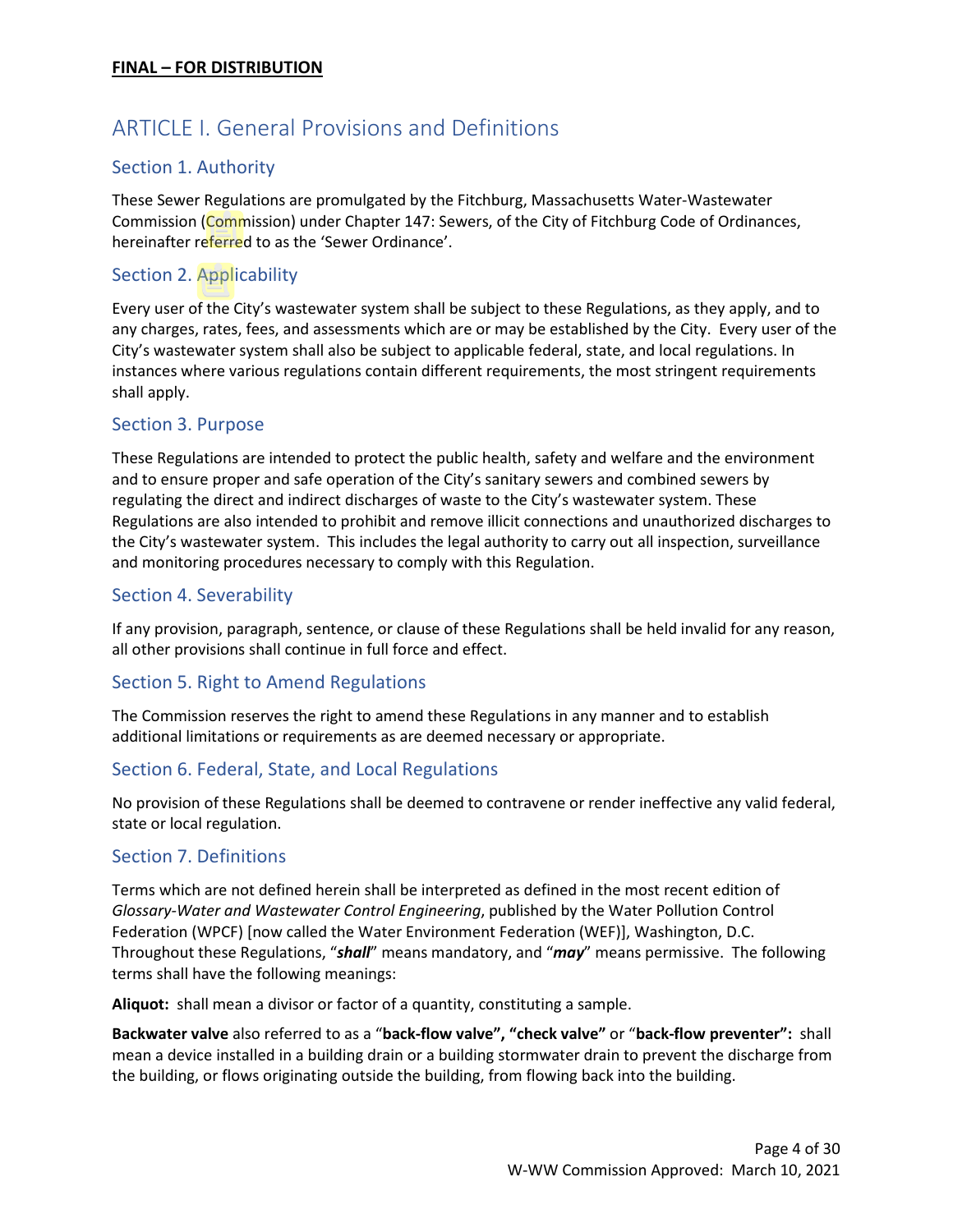**Building combined sewer lateral:** shall mean the pipe, which connects a building drain carrying waste to a combined sewer or other place of disposal. The building combined sewer lateral begins 10 feet outside the inner face of the building foundation wall and extends to and includes the connection to the City or private wastewater systems.

**Building stormwater drain lateral:** shall mean the pipe, which connects a building drain conveying stormwater to a stormwater drain, combined sewer, or other place of disposal. The building stormwater drain lateral begins 10 feet outside the inner face of the building foundation wall and extends to and includes the connection to the City's stormwater drain, combined sewer or private combined sewer or stormwater drain.

**Bypass:** shall mean an intentional or negligent diversion of a wastestream, by direct or indirect means.

**Catch basin:** shall mean a structure used to collect runoff and divert it to the stormwater or combined collection system.

**Cleanout:** shall mean a device or structure designed to provide access to a building sewer lateral for the purpose of eliminating blockages and removing deposited or accumulated materials.

**Collection system:** shall mean the pipes, conduits, pumping stations, and appurtenances involved in the collection and transport of wastewater.

**Combined Sewer Overflow (CSO)** or **Combined Sewer Outfall:** shall mean the portion of a pipe extending from a combined sewer regulator downstream to its outlet. This term is also used to mean the permitted discharge of combined sewage to a receiving water body.

**Common manhole (CMH):** shall mean a structure allowing access to both sanitary or combined sewer, and stormwater drainage systems typically configured to allow sanitary sewer or combined sewer pipes and stormwater pipes to pass through the same structure where flows are separated by a horizontal plate or vertical wall.

**Connection:** shall mean the point where a sewer or combined sewer is joined to another sewer.

**Construction Site Dewatering:** shall mean any water that is directly or indirectly discharged to the City of Fitchburg collection system from a construction site.

**Conventional Pollutant:** shall mean as specified under the Clean Water Act, conventional pollutants including solids, coliform bacteria, high biochemical oxygen demand, pH, oil and grease.

**Decorative fountain:** shall mean an indoor or outdoor fountain that is designed and constructed for aesthetic purposes and is not intended for human contact recreation or for providing drinking water.

**Demolition Permit:** shall mean any dismantling, intentional destruction or removal of structures, utilities, public or private right-of-way surfaces, or similar property

**DEP**, or **MADEP**, or **MassDEP:** shall mean the Massachusetts Department of Environmental Protection.

**Dewatering drainage:** shall mean groundwater or surface water, which is removed from a site and discharged beyond the limits of the site by means of gravity or pumping.

**Discharge:** shall mean flow from a canal, conduit, sewer, drain, outfall, pump, stack, tank or treatment process, or any emission, intentional or unintentional, including but not limited to, flow resulting from spilling, leaking, seeping, pumping, pouring, emitting, emptying, depositing, dumping, releasing, injecting, escaping, leaching or infiltrating whether direct or indirect.

**Downspout:** shall mean a pipe, which conveys Stormwater from the roof of a building into a Stormwater drain or combined sewer or into or onto the ground. Also called a roof drain or roof leader.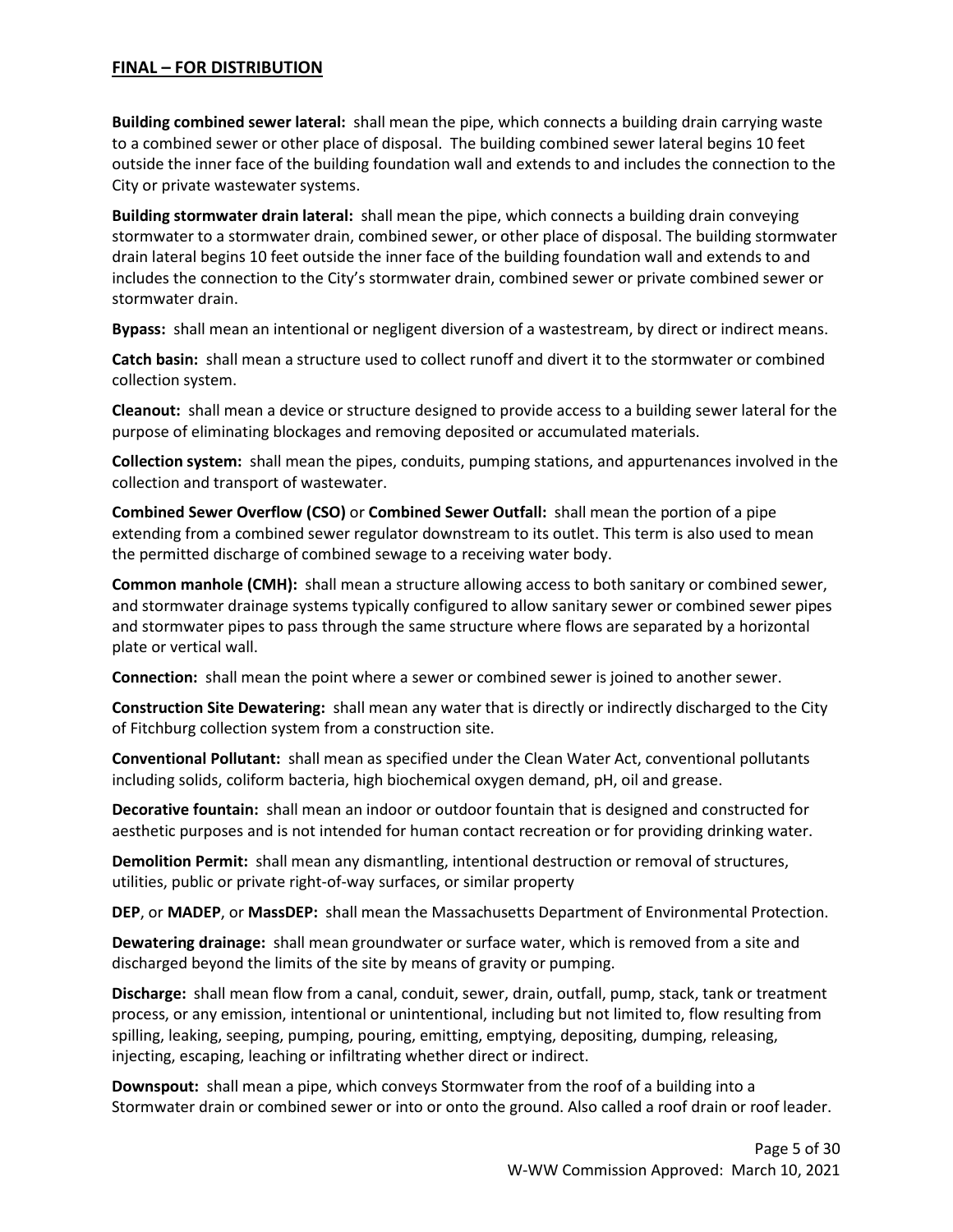**Drain:** shall mean a horizontal pipe that carries waste, water or waterborne waste in a drainage system, whether natural or artificially constructed, enclosed or open.

**Easement:** shall mean an acquired legal right for the specific use of land owned and maintained by others.

**Effluent:** shall mean waste or other liquid, irrespective of treatment, flowing out of a treatment facility or part thereof.

**EPA Site Dewatering Permit:** shall mean the written approval of EPA to Owners and/or operators of sites that discharge groundwater and/or stormwater from construction dewatering activities discharging to waters of the Commonwealth of Massachusetts. Owner's and/or operators will be required to submit a Notice of Intent to EPA-New England to be covered by the appropriate general permit and will receive a written notification from EPA-New England of permit coverage and authorization to discharge under the general permit.

**Floor Drain:** shall mean an intended drainage point in an otherwise impervious floor, which serves as the point of entry into any subsurface drainage, treatment, disposal, containment, or other plumbing system.

**FHD:** shall mean the Fitchburg Health Department.

**Garage:** shall mean any building wherein one or more motor vehicles are serviced, kept or stored and shall include (without limitation) a public or private garage, carport, motor vehicle repair or paint shop, service station, lubritorium, car wash, gasoline station with grease pits or wash racks, or any building used for similar purposes.

**Grease trap:** shall mean a receptacle designed to collect and retain or remove grease, oils and fatty substances from waste normally resulting from the commercial/industrial handling, preparation, processing, cooking or dispensing of food and related equipment. Also called a "**grease interceptor**" in the *Uniform State Plumbing Code, 248 CMR 2.00*.

**Groundwater:** shall mean a supply of water under the earth's surface contained within or flowing through a geological formation.

**Hazardous Waste:** shall mean a waste, or combination of wastes, that at the time of discharge:

- Is identified as a hazardous waste by EPA pursuant to the *Resource Conservation and Recovery Act, 42 USC 6901, et seq*., and is listed in *40 CFR Part 261*, as amended from time to time;
- Has any of the hazardous waste characteristics identified by EPA in *40 CFR Part 261* as amended from time to time;
- Has been identified by DEP as a hazardous waste pursuant to *M.G.L. c. 21C* and is listed in *310 CMR 30.000*; as amended from time to time; or
- Has any of the hazardous waste characteristics identified by DEP in *310 CMR 30.000*, as amended from time to time.
- A waste that would be a hazardous waste pursuant to the EPA or DEP criteria, but for the fact that it is discharged to the sanitary sewer or combined sewer system shall be, for purposes of this definition, a hazardous waste unless it is in waste which is discharged to the sewer or combined sewer system pursuant to a permit issued under these Regulations and in compliance with the City's discharge limits.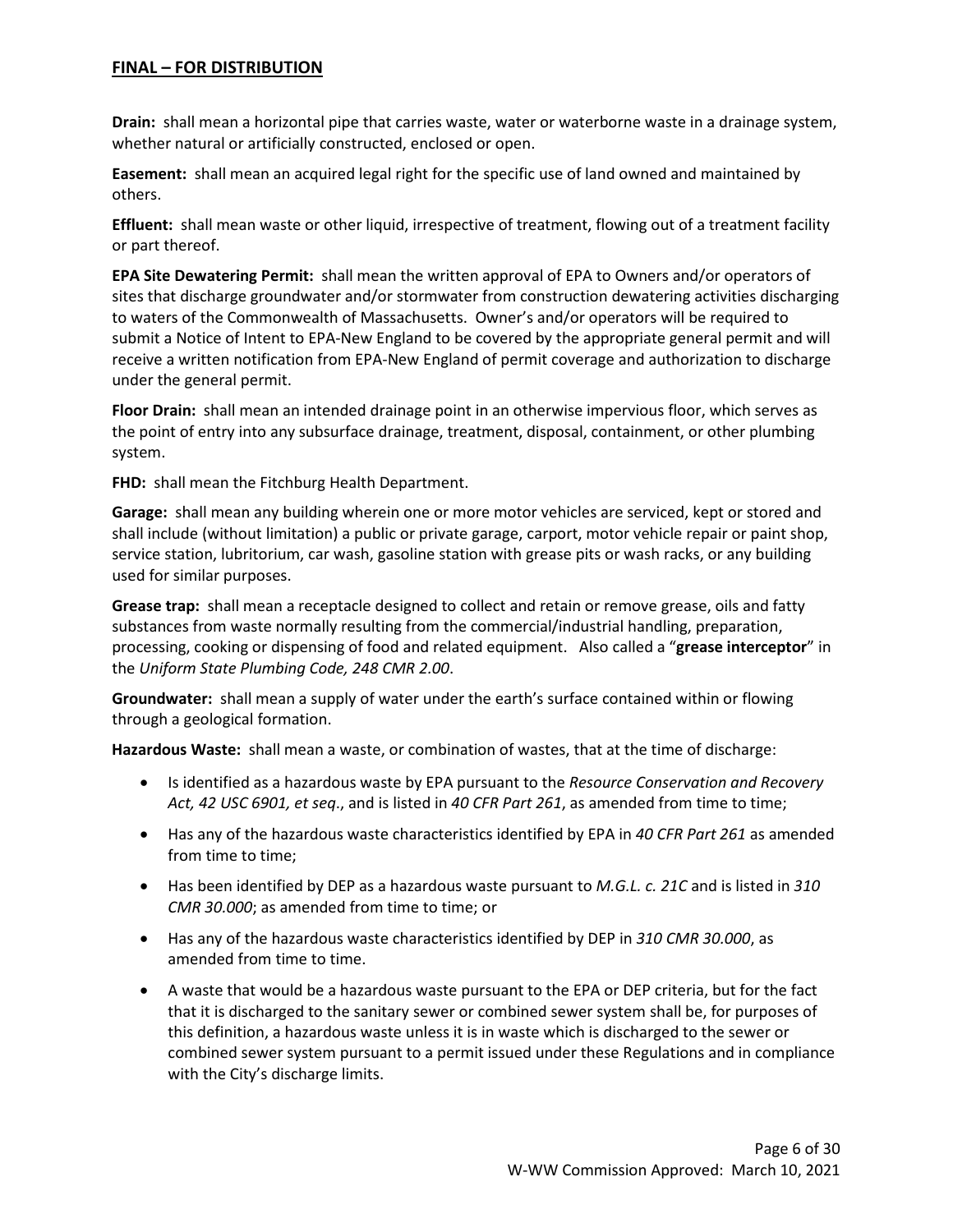**Illicit connection,** also called an **illegal connection:** shall mean any connection which allows stormwater to discharge to a sanitary sewer, or sanitary sewer to discharge to the stormwater drainage system, regardless of whether said connection was previously allowed, permitted, or approved before the effective date of these Regulations.

**Individual Wastewater Disposal System:** shall mean a privately-owned septic tank, cesspool or similar self-contained receptacle or facility which collects, treats or otherwise disposes of waste as defined under *310 CMR 15.000 (Title 5).*

**Infiltration:** shall mean groundwater, surface water or municipal water that enters or leaks into a sanitary or combined sewer through such means as a defective pipe, pipe joint, connection or manhole wall.

**Inflow:** shall mean precipitation or surface runoff that enters a sanitary sewer through such means as downspouts and roof leaders, foundation drains, yard drains and area drains, sump pumps, catch basins, interconnections between storm drains and sanitary sewers, and defective manhole covers and frames and common manholes.

**Interconnection:** shall mean a physical connection between a sanitary or combined sewer and stormwater drain which allows the flows to intermix.

**Lateral:** shall mean a building sewer lateral or a building drain.

**Leachate:** shall mean the water that collects contaminates as it percolates through wastes, pesticides or fertilizers, and may result in hazardous substances entering surface water, groundwater or soil.

**Licensed Drain Layer:** shall mean a person authorized in writing by the DPW to install, maintain and repair sanitary sewers, combined sewers, and building sewer laterals within the City of Fitchburg.

**Main:** shall mean a sanitary sewer drain or combined sewer drain that collects and conveys flows from other sanitary sewer drains or combined sewer drains.

**Manhole:** shall mean a structure allowing access to wastewater and stormwater systems.

**National Pollutant Discharge Elimination System (NPDES) General Permit:** shall mean the permit issued by EPA that authorizes a class of discharges such as stormwater associated with industrial activity, non-contact cooling water, construction dewatering, and water treatment backwash.

**National Pollutant Discharge Elimination System (NPDES) General Perm**it **for Construction Dewatering:**  shall mean the written approval of EPA to Owners and/or operators of sites that discharge groundwater and/or stormwater from construction dewatering activities discharging to waters of the Commonwealth of Massachusetts. Owner's and/or operators will be required to submit a Notice of Intent (NOI) to EPA-New England to be covered by the appropriate general permit and will receive a written notification from EPA-New England of permit coverage and authorization to discharge under the general permit. Owners and operators may be granted authorization to discharge groundwater and stormwater generated wastewaters into waters of Massachusetts. Discharges authorized under this general permit must be treated in a settling basin or other treatment system designed to remove total suspended solids unless the DEP specifically waives that requirement for individual applicant. Construction dewatering activity under this permit is defined as pumped or drained discharges of groundwater and/or stormwater from excavations or other points of accumulation of association with a construction activity.

**National Pollutant Discharge Elimination System (NPDES) Notice of Intent (NOI):** shall mean the form completed and submitted to the EPA by a person seeking to include a discharge under an NPDES General Permit.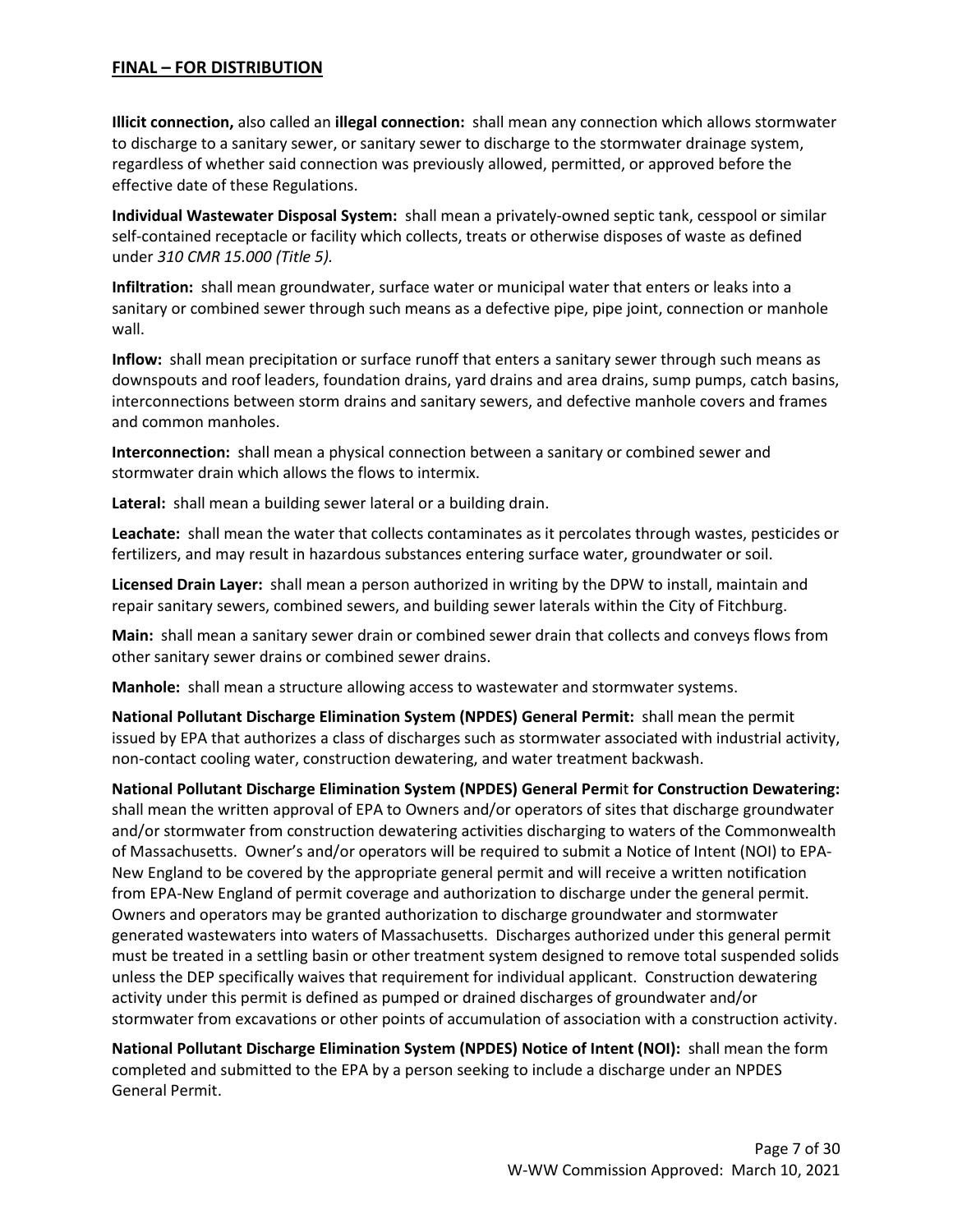**National Prohibitive Discharge Standard** or **Prohibitive Discharge Standard:** shall mean any regulation developed under the authority of Section 307(b) of the Act and 40 CFR 403.5.

**Non-contact industrial process water:** shall mean water used in an industrial or manufacturing process, or in the development, recovery, or processing of natural resources that does not come into direct contact with any raw material, intermediate product, waste product, or finished product.

**Non-point source pollution (NPS):** shall mean pollution which occurs when water runs over land or through the ground and picks up natural and human-made pollutants, and discharges them in surface waters or introduces them into groundwater.

**Oil/water separator:** shall mean a receptacle designed to separate petroleum-based oil and grease from water. Also called a "**trap**" or "**interceptor**".

**Outfall:** shall mean the point of discharge from a stormwater drain or combined sewer overflow to a water body, wetland or land surface. Also called an "**outlet**".

**Owner:** shall mean a person who alone or jointly or severally with others has the legal title to any premises or has care, charge or control of any premises as agent, executor, administrator, trustee, lessee or guardian of the estate of the holder of legal title.

**Particle separator:** shall mean a receptacle designed and installed to separate sand, grit and oil from water. Also called a "**solids separator/interceptor**".

**Point source pollution:** shall mean pollution caused by any discernible, confined, and discrete conveyance to surface water or groundwater, including but not limited to, any pipe, ditch, channel, tunnel, conduit, well, vessel or other floating craft and container.

**Premises:** shall mean a parcel of real estate or portion thereof, including any improvements thereon, which is determined by the City to be a single user for purposes of receiving, using and paying for service.

**Private infiltration or inflow:** shall mean infiltration and or inflow originating from a private sewer.

**Private sewer:** shall mean a sewer that is not owned by the City. Private sewers include but are not limited to building drains (waste), building sewer laterals and manholes located on private property and not located within an easement held by the City or other public agencies. The owner of the private sewer is also responsible for the connection from a private sewer to the main of the public wastewater system.

**Public combined sewer:** shall mean a combined sewer that is owned by the City.

**Public record:** shall mean a "public record", as defined by M.G.L. c. 4 section 7(26).

**"Recreational spray"** or **"sprinkler pool"** or "**recreational fountain":** shall mean an outdoor spray or sprinkler pool, which is designed and constructed for the purpose of human contact recreation.

**Regulator:** shall mean a device for regulating the diversion of flow in a combined sewer.

**Requirements for Site Plans:** shall mean the document, which describes the information, which must be included in site plans submitted to the DPW. A "**Site Plan**" is required by the DPW for review and approval of a proposed connection, or reconstruction, repair or modification of an existing building sewer lateral which connects to the City's wastewater system.

**"Roof Drain"** or **"roof leader":** See "**Downspout**"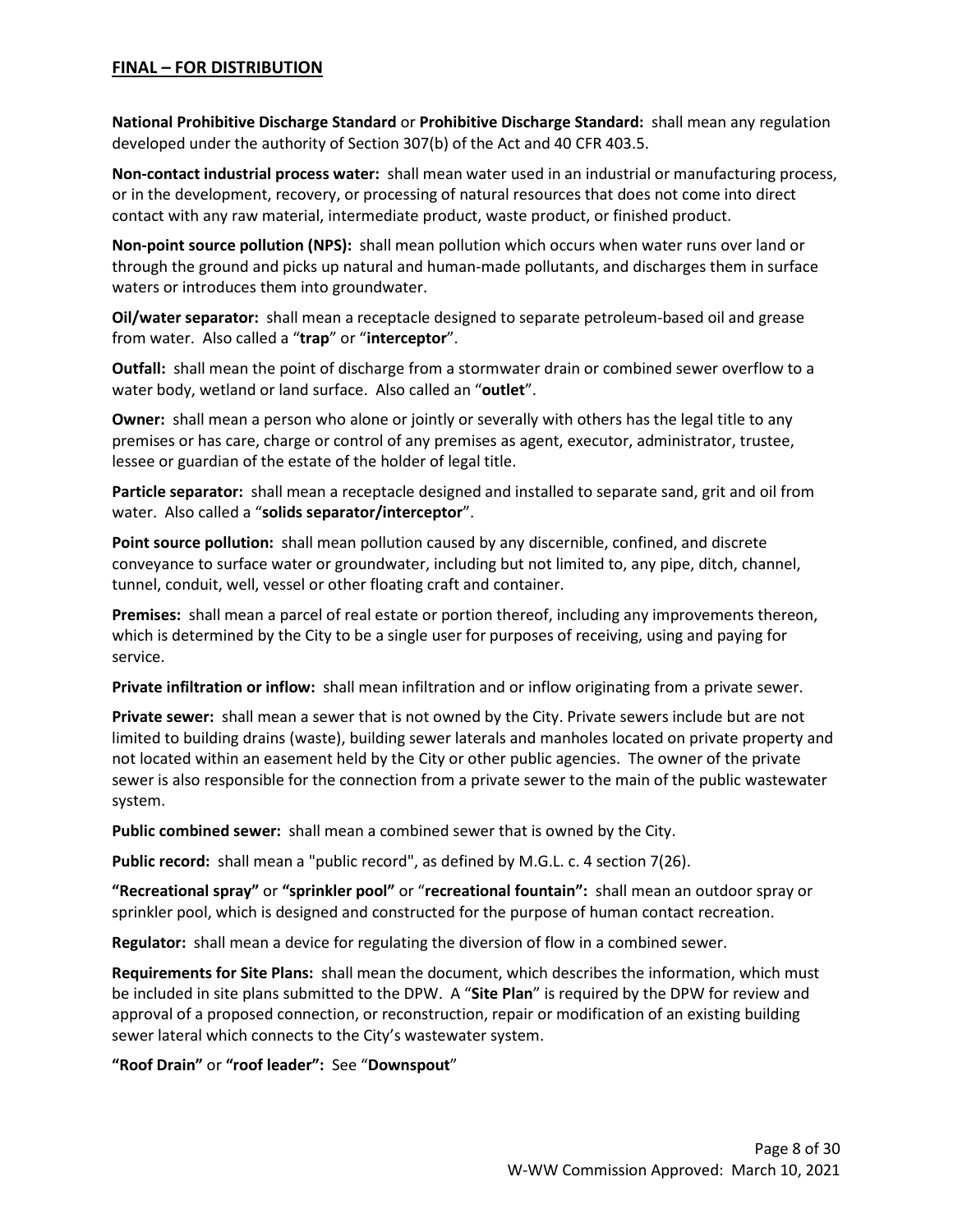**Runoff:** shall mean that part of precipitation, snow melt, or irrigation water, which is not absorbed into the ground. Instead, it flows over the land into streams, other surface bearing water or drainage structures.

**Sanitary sewage:** shall mean liquid and water-carried human and domestic wastes from buildings, exclusive of ground, storm and surface water, industrial wastes, uncontaminated cooling water, and uncontaminated industrial process water.

**Sewage:** shall mean the spent water of a community, which may be a combination of liquid and watercarried wastes from residences, commercial buildings, industrial facilities and institutions, together with leachate and construction site dewatering, and exclusive of groundwater, surface water, and/or stormwater.

**Sewer extension:** shall mean the addition to a wastewater system of a sanitary or combined wastewater pipe, together with appurtenant works, which when connected to the wastewater system becomes the property of, and is operated and maintained by, the person owning the wastewater system.

**Site plan:** shall mean a plan of land indicating the general location and boundaries of the lot, major anticipated changes in natural features, existing and proposed buildings, pervious and impervious surfaces, existing and proposed curb cuts, infrastructure, topographic, intended changes and external utilities that will be utilized.

**Sludge:** shall mean waste containing varying amounts of solids that is removed from water and waste through treatment by physical, chemical or biological processes.

**Solid Waste:** shall mean any unwanted or discarded solid material, consisting of putrescible or nonputrescible solid waste material.

**Surface water:** shall mean all water appearing on the earth's surface exposed to the atmosphere, such as rivers, lakes, streams, and oceans.

**Toxic organics:** shall mean organics listed as toxic in federal or state laws or regulations.

**"Trade secret":** shall mean anything tangible, which constitutes, represents, evidences, or records a secret scientific, technical, merchandising, production, manufacturing, or management information, design, process, procedure, formula, invention, method, or improvement.

**Waste oil:** shall mean used and/or reprocessed, but not subsequently re-refined, oil that has served its original intended purpose. Waste oil includes, but is not limited to, used and/or reprocessed fuel oil, engine oil, gear oil, cutting oil, and transmission fluid and dielectric fluid. Waste oil does not include oils used in food preparation.

**Wastewater Discharge (non-industrial):** shall mean the non-industrial discharge of waste to the City's Sewer system and shall be authorized only with written authorization from the DPW.

**Wastewater system:** shall mean totality of the devices, equipment or works used in transportation, pumping, storage, treatment, recycling, or reclamation of waste or in the disposal of the effluent.

**Wastewater treatment process:** shall mean the physical, chemical and biological operations and processes, considered individually or in combination, that are applied at a waste treatment plant to remove, reduce or alter the pollutant loading of waste.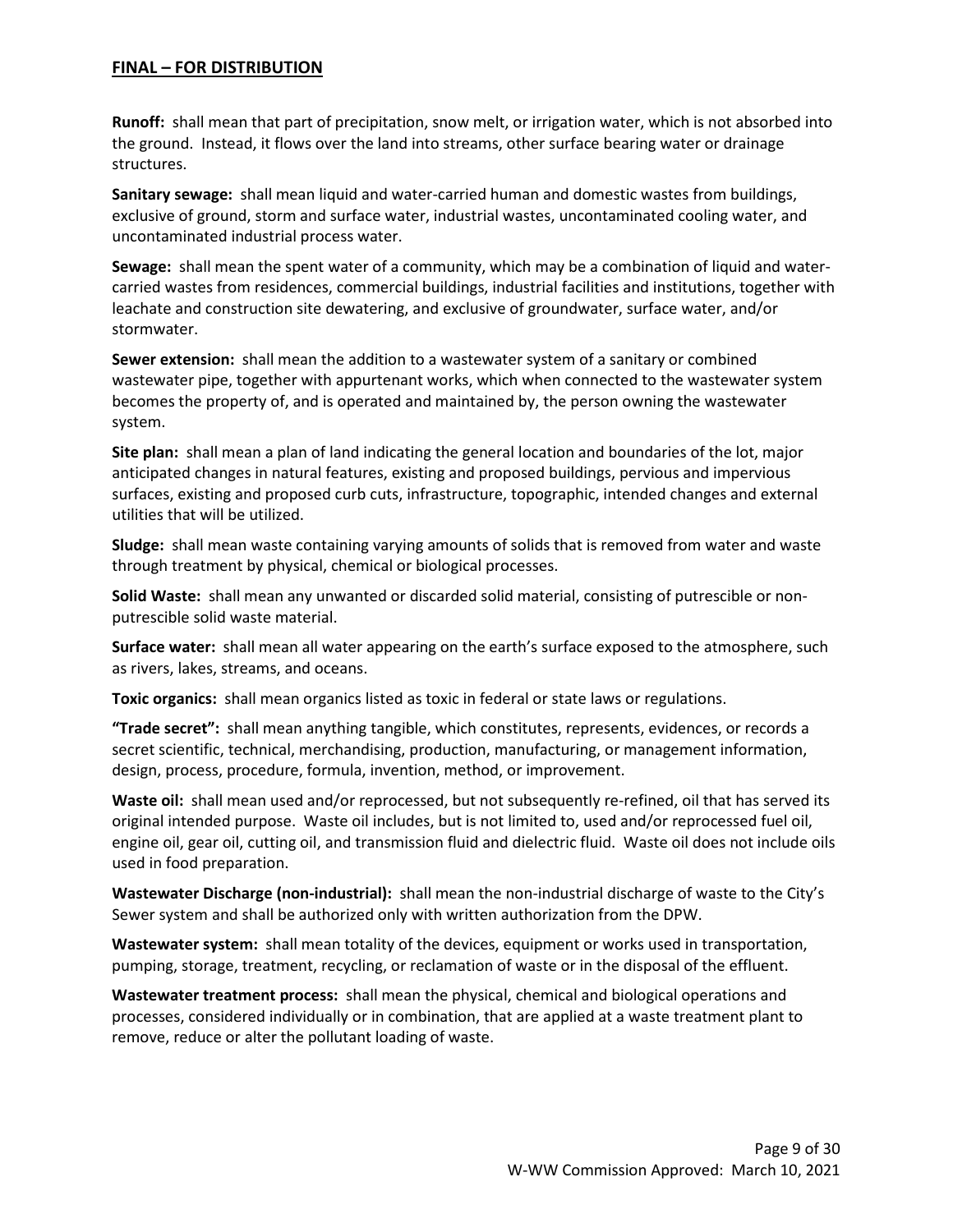# <span id="page-9-0"></span>ARTICLE II. Use of Wastewater Systems

# <span id="page-9-1"></span>Section 8. Public Wastewater System

The use the public wastewater system in the City shall be controlled by the DPW. No person shall, without prior authorization from the DPW, uncover, excavate over, block access to, make any connection with or opening into, alter, or disturb the City's wastewater system. No person shall maliciously, willfully or negligently break, damage, destroy, uncover, deface or tamper with any structure, appurtenance, or equipment, which is part of the City's wastewater system.

#### <span id="page-9-2"></span>Section 9. Private Wastewater Systems

All private sewers and appurtenant structures that connect to the City's wastewater system shall be controlled as to system discharge to the City wastewater system, by the DPW, but shall be constructed, installed, maintained, repaired, and operated by their Owners, at the Owner's expense. All private sewers that connect to the City's wastewater system shall be constructed, installed, maintained, repaired, and operated to the satisfaction of the DPW.

Repairs to private sewers and appurtenant structures in the City, including repairs required to comply with these Regulations, shall be made by a licensed drain layer.

#### <span id="page-9-3"></span>Section 10. Permit to Enter City's Wastewater System

No person shall enter or install equipment into the City's wastewater system without first obtaining written authorization from the DPW.

#### <span id="page-9-4"></span>Section 11. Sewer Connection Permit

- A. Connection to the City's wastewater system shall be subject to the availability of capacity in the system as determined by the DPW. Connections shall be made in compliance with all federal, state and local rules, regulations and specifications**.**
- B. There shall be three classes of building sewer permits: single-family residential, multifamily and commercial, and industrial. In each case, the owner or his or her agent shall apply to the DPW for a permit. The permit application shall be supplemented by any plans, specifications or other information considered pertinent in the judgment of the Commissioner.
- C. Connection costs. All costs and expenses incident to the installation and connection of the building sewer shall be borne by the owner. The owner shall indemnify the City from any loss or damage that may directly or indirectly be occasioned by the installation of the building sewer.
- D. Prior notice. Any person proposing a new discharge into the system or a substantial change in the volume or character of pollutants that are being discharged into the system and requiring a change in the existing connection shall obtain a Sewer Connection Permit from DPW Engineering prior to connection of the new or modified discharge to the City's Collection System. All Sewer Connection Permit applications must be accompanied by a Utility Site Plan approved by DPW Engineering Division.
- E. Connections to different buildings. A separate and independent building sewer shall be provided for every building.
- F. Existing and new building sewers. Existing building sewers may be used in connection with new buildings only when they are found, on examination and test by the Commissioner, or his agents, to meet all requirements of the Sewer Ordinance and these Rules and Regulations promulgated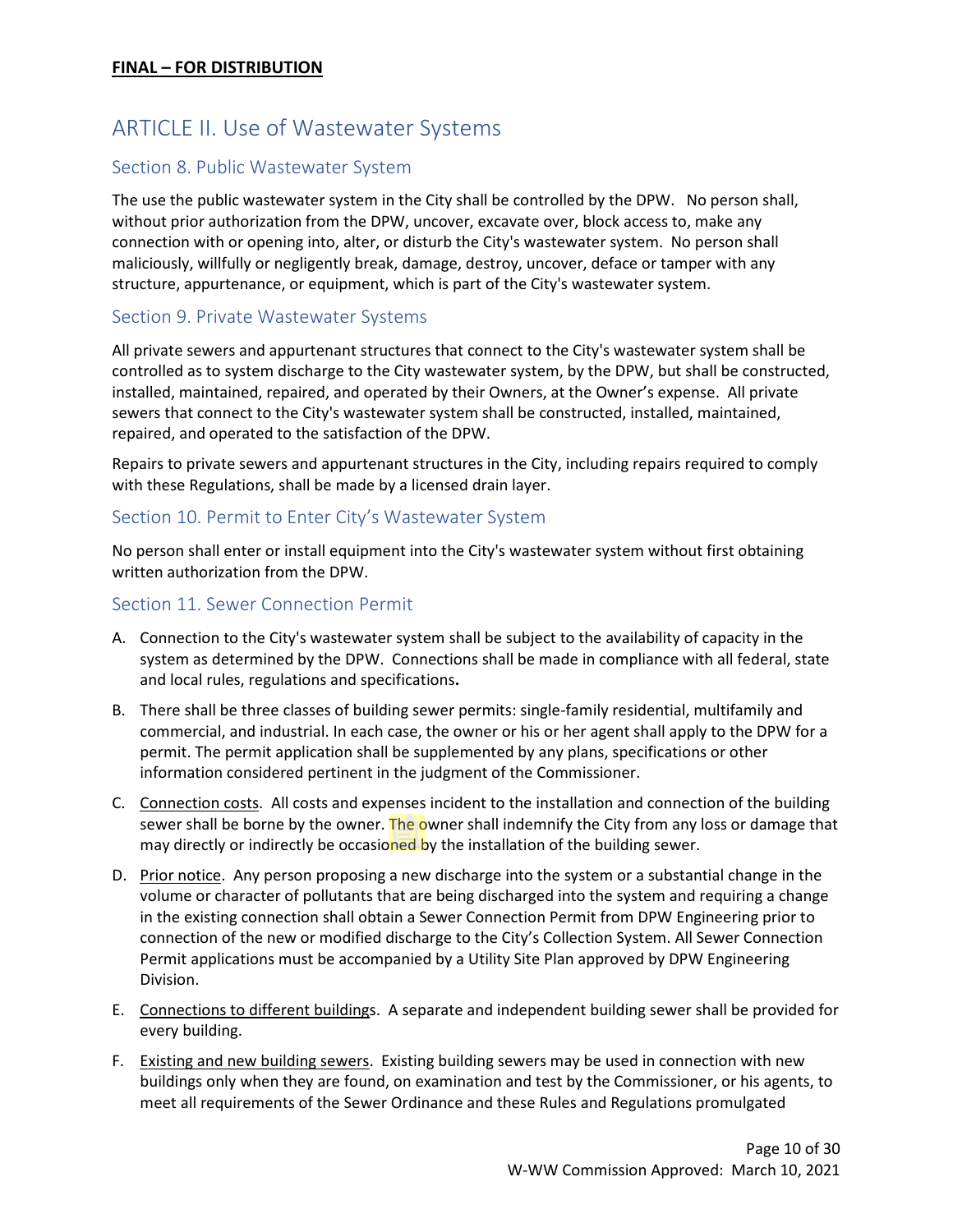thereunder. Any costs involved in examinations and tests shall be paid by the person making the application for a permit.

- G. A sewer connection permit or written authorization from DPW shall be required prior to the reconstruction, repair, or modification of an existing building sewer lateral which connects to a City sanitary sewer or combined sewer within the City.
- H. Inspection and supervision by Commissioner. The applicant for the building sewer permit shall notify the Commissioner when the building sewer is ready for inspection and connection to the public sewer. The sewer connection shall be made under the supervision of the Commissioner, or his/her representative.

#### <span id="page-10-0"></span>Section 12. Sewer Permit Fee

See Sewer Ordinance for Sewer Connection Permits fees.

#### <span id="page-10-1"></span>Section 13. Petitions for Sewer Main Extensions

See Sewer Ordinance for Sewer Main Pipe Extension Permits.

#### <span id="page-10-2"></span>Section 14. Special Facilities

When required by the DPW, a User shall design, construct, install, operate and maintain special facilities, which will provide for the regulation and control of the rate, volume and characteristics of waste discharged to the City's wastewater system. The design of such special facilities shall be subject to the approval of the DPW. Such special facilities shall be designed, constructed operated and maintained at the Owner's expense. The DPW shall have the right to inspect such special facilities in accordance with Section 43 to ascertain compliance with these Regulations.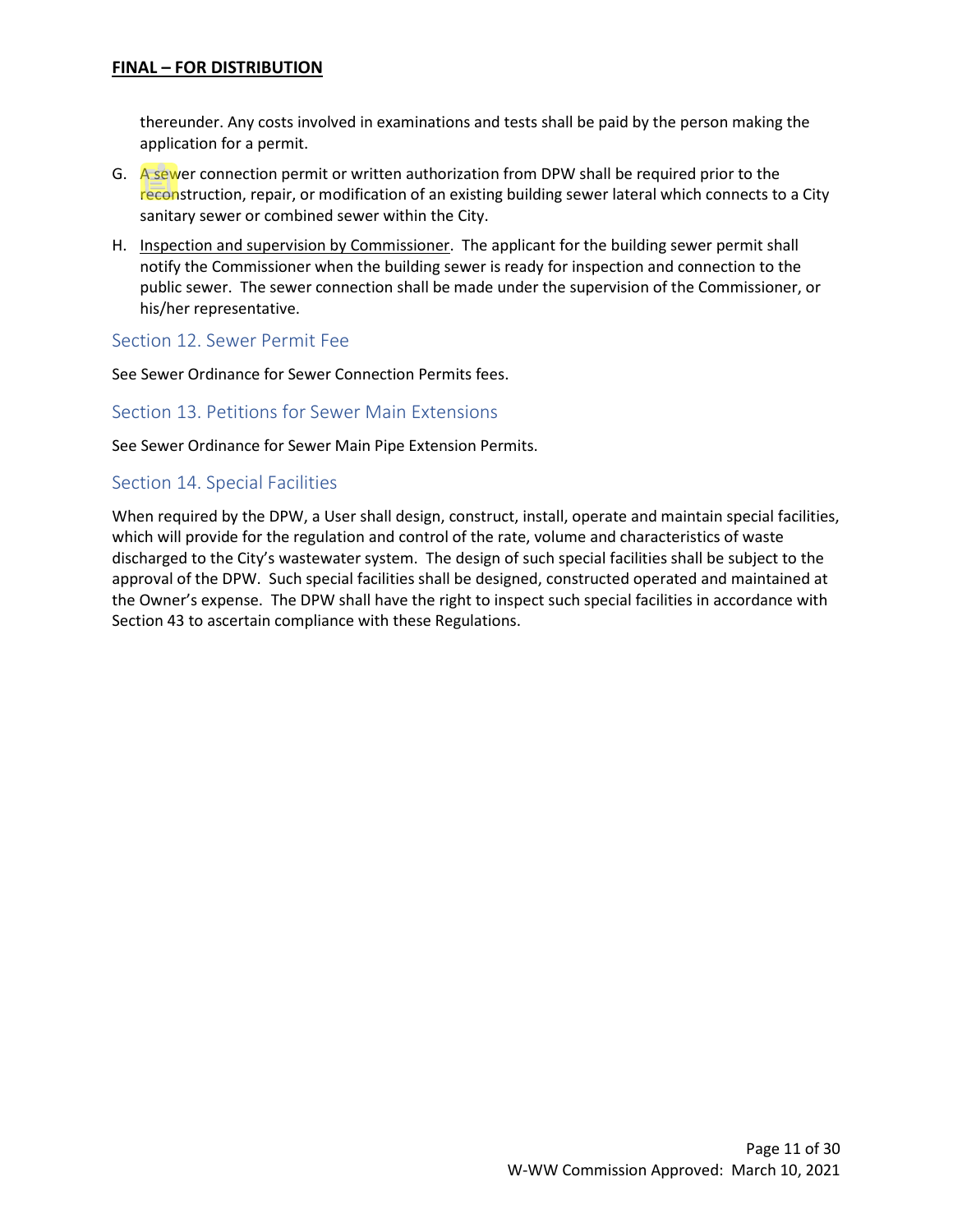# <span id="page-11-0"></span>Article III. Building Laterals, Connections, and Appurtenances

# <span id="page-11-1"></span>Section 15. Separate Building Sewer Laterals and Building Stormwater Drain Laterals

Separate and independent building sewer laterals and building stormwater drain laterals shall be provided for all new or substantially rehabilitated buildings. Where one building stands behind another on an interior lot, and no private sewer or stormwater drain is available or can be constructed to the rear of the building through an adjoining alley, court, yard, or driveway, the building sewer lateral may be extended from the front building to the rear building provided that prior written approval and all necessary permits for the extension are obtained from the DPW, the Building Department and the Health Department.

#### <span id="page-11-2"></span>Section 16. Existing Building Sewer Laterals

- A. If the DPW approves, through written authorization, and the Owner obtains all necessary permits, existing building sewer laterals may be used to accommodate new wastewater. The costs of any examination and testing required by the DPW as a precondition to such approval shall be at the Owner's expense.
- B. If examination and testing lead DPW to deem that the existing lateral is non-conforming to minimum standards, the lateral shall be required to be brought into compliance by the Owner, at the Owner's expense.

#### <span id="page-11-3"></span>Section 17. Gravity Discharge to Sewer

Unless approved in writing by the Commissioner of Public Works, or his/her designee, and the Owner obtains all necessary permits from the DPW, all new or substantially rehabilitated building's sewer laterals shall discharge by gravity to the City separate sanitary sewer or combined sewer. The Building Drain shall be brought to the building at an elevation three feet (minimum) below finished grade at the penetration through the building envelope. Those buildings in which any building sewer lateral is too low to permit gravity discharge, wastewater shall be lifted by an approved means and allowed to discharge by gravity (i.e., not under pressure) to the City sewer or combined sewer.

#### <span id="page-11-4"></span>Section 18. Wastewater-Stormwater Separation

- A. The plumbing of any new or substantially rehabilitated building shall be so constructed as to keep all stormwater, surface water, groundwater, roof and surface runoff, subsurface drainage, uncontaminated cooling water, and non-contact industrial process water separate from sanitary sewage and industrial wastes, and from the building sewer lateral.
- B. The building drain conveying sewerage from plumbing fixtures within the building shall discharge to a building sewer lateral, while the building drain conveying stormwater and other drainage shall discharge to a building stormwater drain lateral.
- C. Where separate stormwater drains and sanitary sewers are provided and where the DPW has determined that on-site retainage of stormwater is not possible, building Stormwater drain laterals shall be connected to a stormwater drain. Connection of a building stormwater drain lateral to a sanitary sewer is prohibited.
- D. Where separate stormwater drains and sanitary sewers are provided, building sewer laterals shall be connected to a sanitary sewer. Connection of a building sewer lateral to a stormwater drain is prohibited.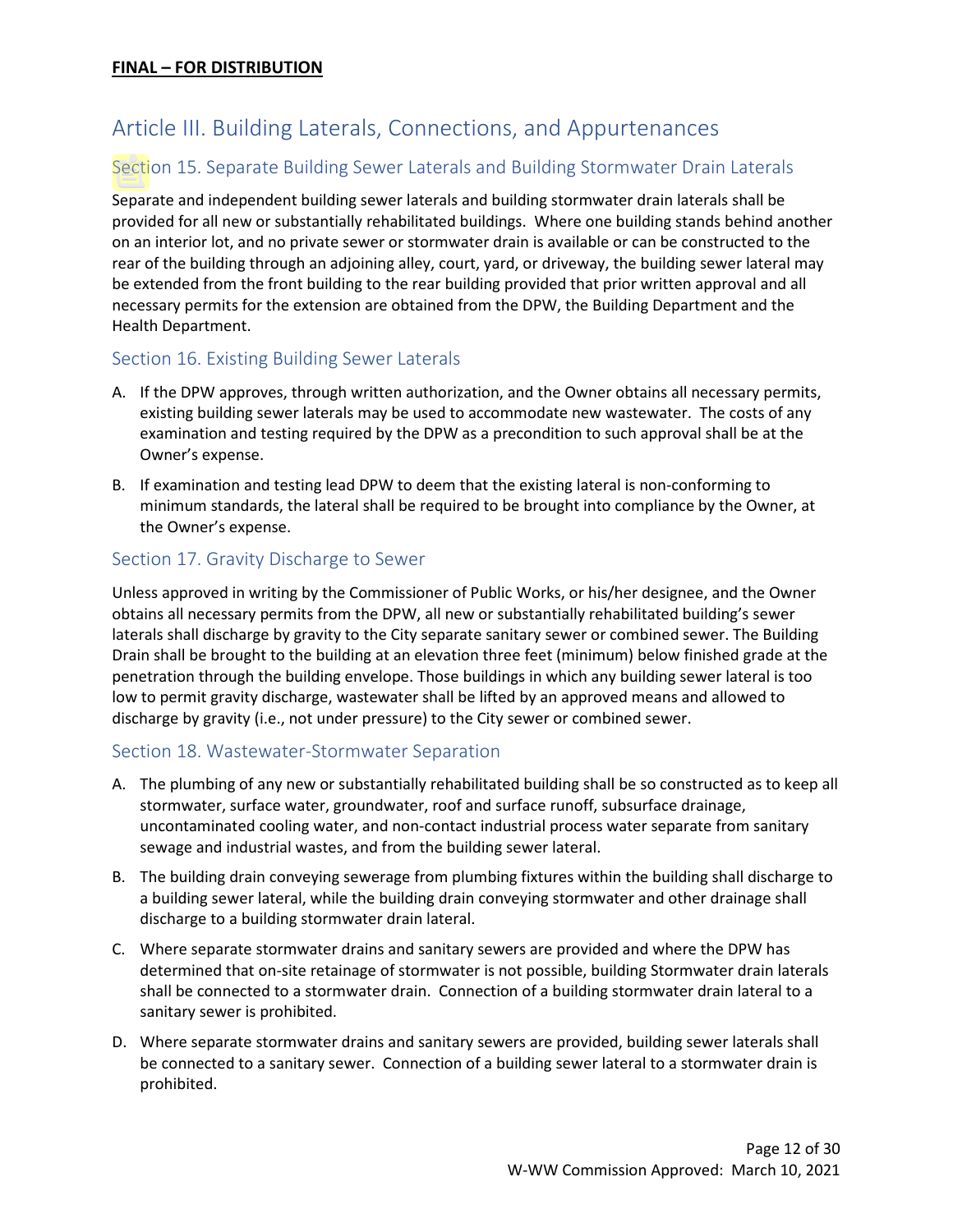E. When discovered and confirmed to exist, the DPW shall require the Owner to eliminate a source of private infiltration or inflow to the sanitary sewer system or the combined sewer system.

#### <span id="page-12-0"></span>Section 19. Prohibited Connections

- A. In order to prevent the direct discharge of wastewater to receiving waters under dry weather conditions, a building sewer lateral shall not be connected to a combined sewer overflow.
- B. Building sewer connections for new or substantially rehabilitated buildings shall not be made directly to City-owned manholes unless written authorization is issued by the DPW.
- C. Connection of an "individual wastewater disposal system" as herein defined, whether directly or indirectly to a City sanitary sewer, combined sewer, or stormwater drain is prohibited. "Individual wastewater disposal systems" shall include, but not be limited to: an individual residential home septic system or tight-tank system; a multi-family residential home septic system or tight-tank system; a commercial or industrial property septic system, or onsite decentralized treatment system; or an onsite decentralized treatment system servicing multiple properties.

#### <span id="page-12-1"></span>Section 20. Backwater Valves

- A. All existing or new building drains from plumbing fixtures subject to backflow from a public sewer or combined sewer, or a private sewer connected to a public wastewater system which is subject to backflow, shall be required to have backwater valves installed at the Owner's expense.
- B. Any plumbing fixture located at an elevation below the surface elevation of the roadway containing the public wastewater system serving the fixture shall be considered to be subject to backflow. Backwater valves shall be installed in accordance with the *Uniform State Plumbing Code, 248 CMR, Section 2.09:(4)* and the DPW's *Requirements for Site Plans.*
- C. Operation, inspections, maintenance, repairs or replacement of backwater valves shall be the responsibility of the Owner, and at the Owner's expense.

#### <span id="page-12-2"></span>Section 21. Cleanouts and Floor Drains

- A. Where a new building is to be constructed which is set back three feet or more from the property line, the City has the authority to require the Owner to install a cleanout on the portion of the building sewer lateral on the Owner's property.
- B. Floor drains shall be connected to the building sewer lateral.

#### <span id="page-12-3"></span>Section 22. Oil/Water Separators for Garages

An Owner of a building or business requiring an oil/water separator pursuant to these regulations shall be required to obtain written authorization from the DPW, which shall comply with the following:

- A. Oil/water separators shall be required on sewers or combined sewers directly or indirectly tributary to the City's wastewater system from existing and new garages, services stations, enclosed parking areas, and other establishments capable of discharging petroleum-based oil or grease, flammable wastes, sand, or other harmful substances. Discharges from oil/water separators shall be directed to a sanitary or combined sewer and not to a stormwater drain.
- B. The determination as to whether an oil/water separator is required rests with the DPW. The type, capacity, location and construction of all oil/water separators shall be approved by the DPW, and shall be located so as to be readily accessible for maintenance and inspection. The DPW shall have the right to inspect such facilities in accordance with Section 43 of these Regulations.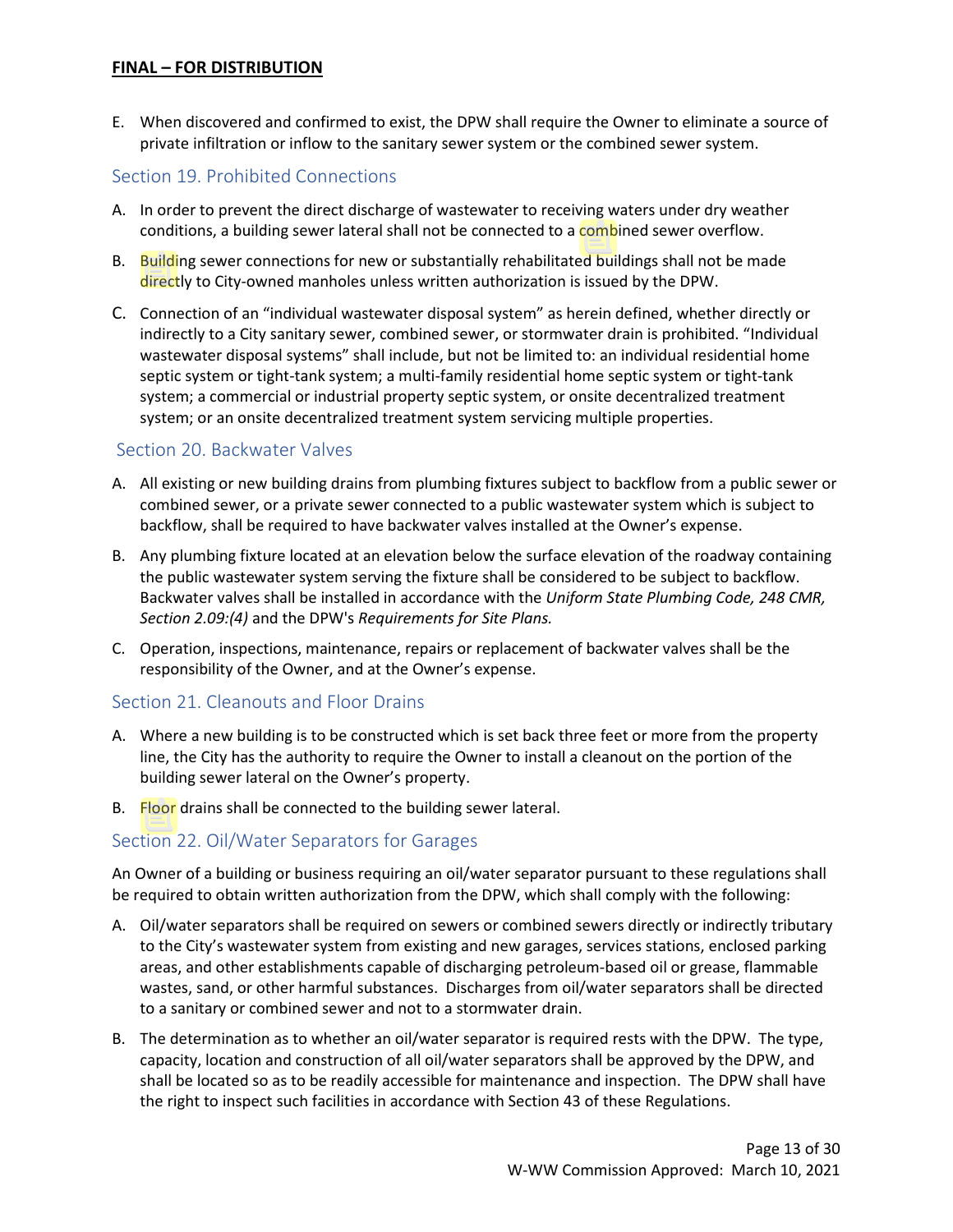- C. Where oil/water separators are required, they shall be installed and maintained continuously to satisfactory and effective operation by, and at the expense of the Owner or User. Both the Owner of the premises where an oil/water separator is required, and the Owner or operator of the establishment or business conducted on the premises shall be jointly and severally responsible for installing an oil/water separator acceptable to the DPW, and for properly servicing and maintaining an oil/water separator.
- D. The Owner or operator of the establishment or business conducted on the premises where the oil/water separator is located shall maintain a log describing the date and type of all services and maintenance performed in connection with the oil/water separator, the identity of the person who performed the service or maintenance, the amount of residue removed from the oil/water separator on each date, and the method of disposal of the residue. The log entries shall be maintained for six years and shall be made available for inspection and copying by the DPW. The schedule for service and maintenance of an oil/water separator shall be subject to approval by the DPW.
- E. In addition to complying with these Regulations, oil/water separators shall conform to the regulations of the *State Uniform Plumbing Code, 248 CMR 2:00*, and all other applicable laws.

#### <span id="page-13-0"></span>Section 23. Fats, Wax, Oils and Grease

Fats, oils, grease, oil and sand interceptors shall be provided when, in the opinion of the Commissioner or his/her designee, they are necessary for the proper handling of liquid wastes containing grease in excessive amounts, or any flammable wastes, sand or other harmful ingredients, except that such interceptors shall not be required for private living quarters or dwelling units. All interceptors shall be of a type and capacity approved by the Commissioner or his/her designee, and shall be located as to be readily and easily accessible for cleaning and inspection. The DPW shall have the right to inspect such facilities in accordance with Section 43 of these Regulations.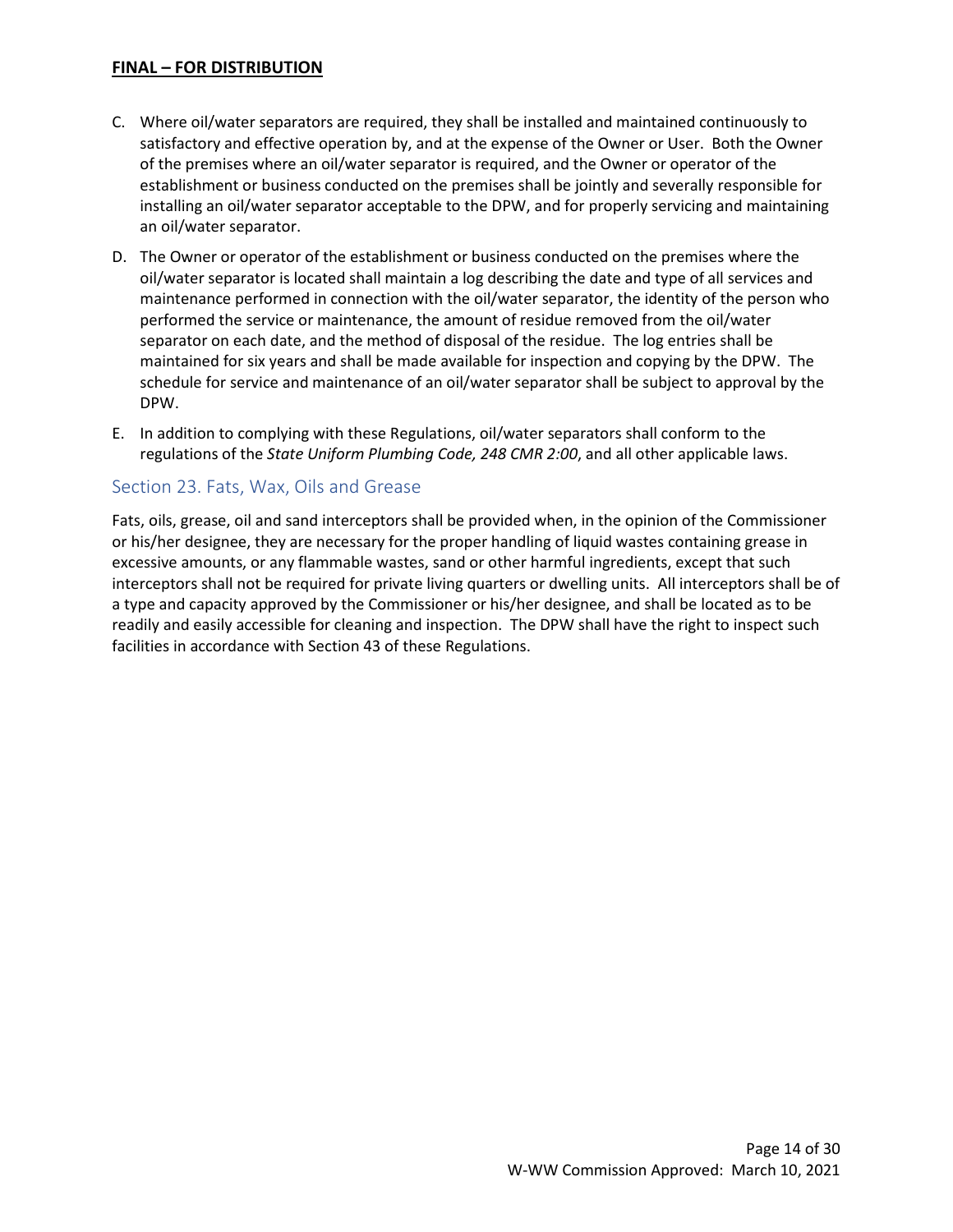# <span id="page-14-0"></span>Article IV. Requirements for Design and Construction of Facilities

# <span id="page-14-1"></span>Section 24. Design and Construction Standards

New building sewer laterals, other private sewers, grease traps, oil/water separators, appurtenances, and other wastewater facilities tributary to the City's wastewater systems shall be designed and constructed in conformance with current DPW standards and specifications. In the absence of such specifications, the materials and procedures set forth in *the American Society for Testing and Materials*, the *WEF Manual of Practice No. 9, Design and Construction of Urban Stormwater Management Systems and Gravity Sanitary Sewer Design and Construction, New England Interstate Water Pollution Control Commission Guides for the Design of Wastewater Treatment Works (TR-16), Title V of the State Environmental Code* and the *Uniform State Plumbing Code, 248 CMR 2.00* or their amendments shall apply, subject to the prior written approval of DPW*.*

# <span id="page-14-2"></span>Section 25. Connection Requirements

- A. Conformity to regulations. The size, slope, alignment, materials of construction of a building sewer and the methods to be used in excavating, placing of the pipe, jointing, testing and backfilling the trench shall all conform to the requirements of the Building and Plumbing Code, or other applicable rules and regulations of the City. The connection of the building sewer into the public sewer shall conform to the requirements of the Building and Plumbing Code, or other applicable rules and regulations of the City. All such connections shall be made gastight and watertight. Any deviation from the prescribed procedures and materials must be pre-approved by the Commissioner before installation.
- B. The building drain conveying sewerage from plumbing fixtures within the building shall discharge to a building sewer lateral, while the building drain conveying stormwater and other drainage shall discharge to a building stormwater drain lateral.
- C. Where separate stormwater drains and sanitary sewers are provided and where the DPW has determined that on-site retainage of stormwater is not possible, building stormwater drain laterals shall be connected to a Stormwater Drain. Connection of a building stormwater drain lateral to a Sanitary Sewer is prohibited.
- D. Where separate stormwater drains and sanitary sewers are provided, building sewer laterals shall be connected to a Sanitary Sewer. Connection of a building sewer lateral to a Stormwater Drain is prohibited.
- E. Gravity flow not possible. In all buildings in which any building drain is too low to permit gravity flow to the public sewer, wastewater carried by such building drain shall be lifted by means, subject to review and approval of DPW, and discharged to the building sewer.
- F. Safety requirements. All excavations for building sewer installations shall be adequately guarded by the applicant with barricades and lights so as to protect the public from hazard. Streets, sidewalks, parkways and other public property disturbed in the course of the work shall be restored in a manner and to a condition satisfactory to DPW.
- G. Design of future connections. Future connections to facilities constructed by the City shall be designed according to criteria established by the Commissioner and constructed by the person desiring the additional connection, after review and approval of the plans and specifications by the Commissioner.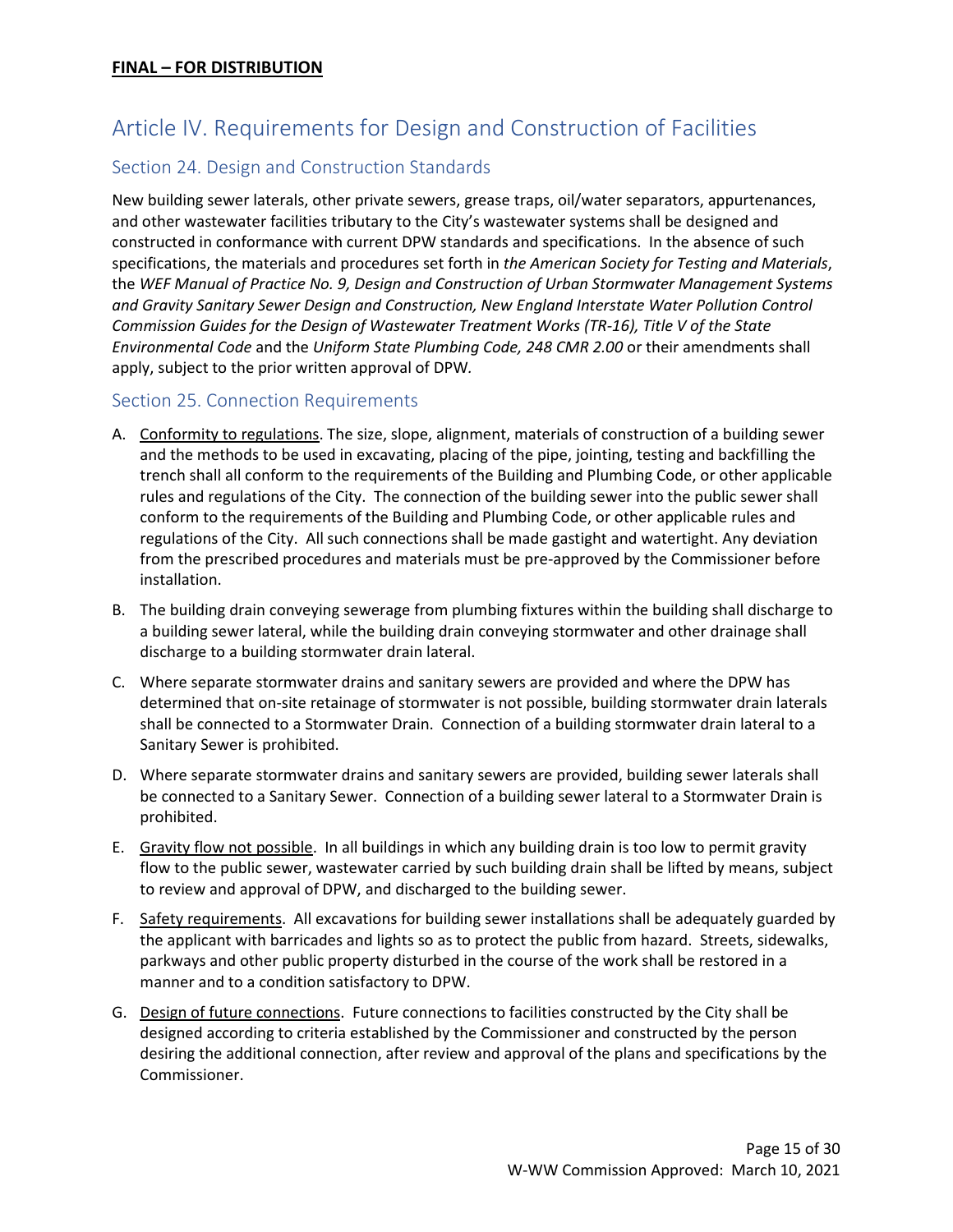H. Common building sewer connections (a sewer service lateral servicing more than one building structure) shall not be allowed unless express written approval has been obtained by the Owner, and from the DPW Commissioner, or his/her designee.

#### <span id="page-15-0"></span>Section 26. Sewer Main Extensions

- A. The request for authorization for a sewer main extension shall be supplemented by building site plans, or by such other permits, plans, specifications, and information, as the DPW may require.
- B. Installation and construction of sewer main pipe extensions shall continue at the sole discretion of the Commissioner of Public Works, or his/her agents, as frost and weather conditions permit.
- C. In all subdivisions subject to MGL c. 41, § 81L, the following shall be approved by the local Planning Board and the Commissioner of Public Works. The right-of-way in which the sewer main pipe is to be installed shall be laid out and the lines and grades established and approved by the Commissioner of Public Works.
- D. Sewer main pipe extensions shall be installed along the entire frontage of the applicant's premises or, in the case of corner lots, along the entire frontage abutting the public right-of-way in which the main pipe is to be installed or as approved by the Commissioner of Public Works, or his/her agents.
- E. The size of the sewer main pipe to be installed shall be determined and certified (by endorsement of engineered plans with the designer's Massachusetts Professional Engineer's stamp) by the applicant's design engineer, and approved by the Commissioner of Public Works.
- F. Applicable fees shall be paid at the time the request is filed at a rate determined annually by the Commission.
- G. Construction, reconstruction, repair or modification of the building sewer lateral or building combined sewer lateral shall not proceed until written authorization has been obtained. A DPW inspector will be assigned to inspect construction, reconstruction, repair or modification of the building sewer lateral or building combined sewer lateral and connection to a City sanitary sewer or combined sewer.

# <span id="page-15-1"></span>Section 27. Temporary Construction Site Dewatering Permit Application

The Owner of a facility for temporary construction site dewatering shall complete and file with the EPA an application or Notice of Intent (NOI) to Discharge, on a form available from the EPA in accordance with their requirements. A completed copy of the approved NPDES General Permit for Construction Dewatering shall be provided to the DPW. The Owner shall not commence discharging until issued written authorization from the DPW for temporary construction site dewatering. If a discharge is conveyed to a wastewater system, the discharge shall be metered and the sewer charge will be applied by the DPW and shall be the responsibility of the permittee.

# <span id="page-15-2"></span>Section 28. Bonding Requirements

The DPW shall have the right to require that any person proposing to construct, repair or modify a building drain, building sewer lateral, other private sewer, grease trap, oil trap, and other wastewater facility tributary to the City's wastewater systems post a bond, in accordance with Chapter 157, in a form satisfactory to the City and in an amount and for a period of time that the DPW deems sufficient to guarantee construction quality and operating performance.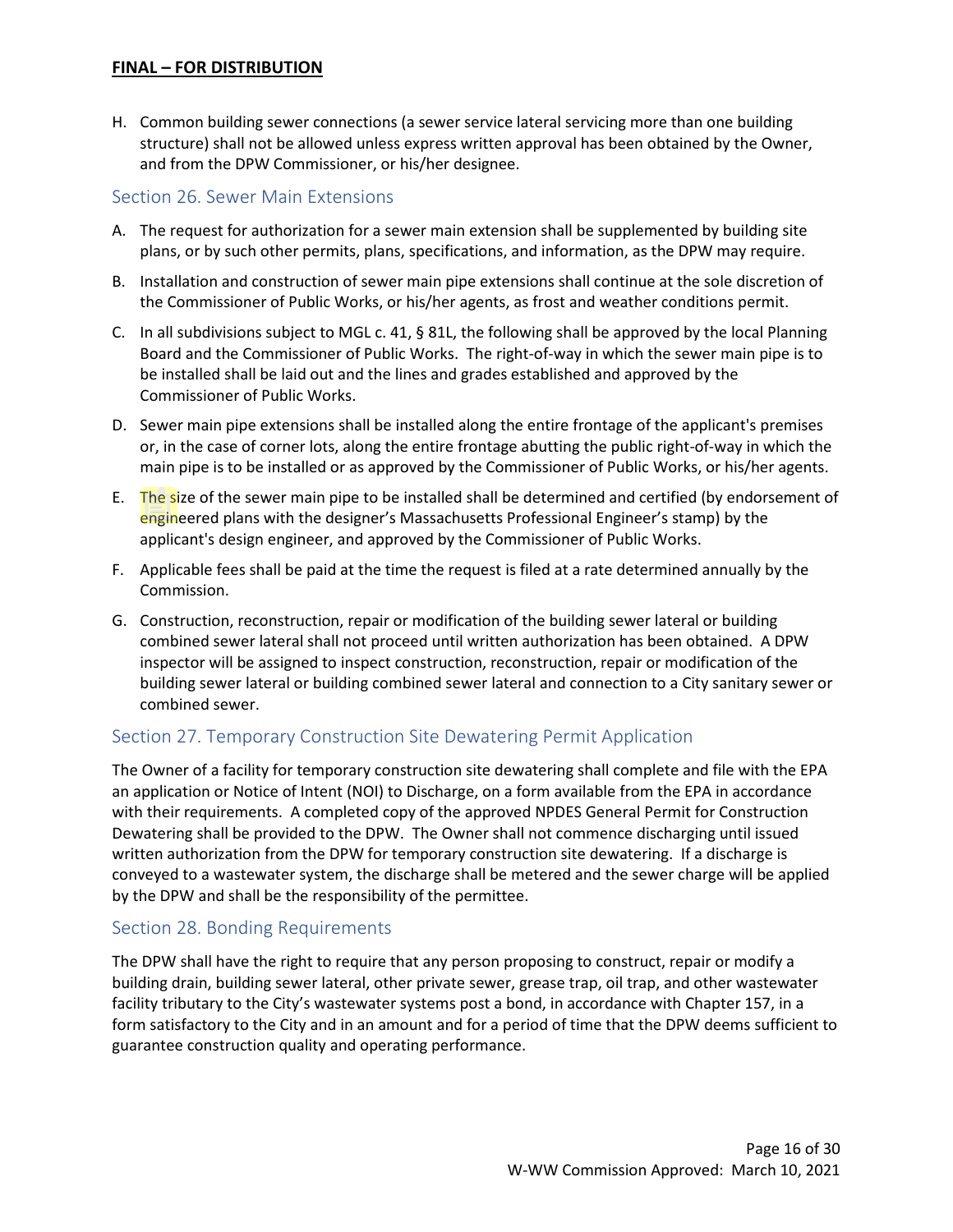#### <span id="page-16-0"></span>Section 29. Drain Layer Requirements

All building sewer lateral and building combined sewer lateral installation, repair or maintenance work shall be performed by a drain layer meeting bonding requirements set forth in Section 28.

All excavation in any part of any street or sidewalk shall be subject to an Excavation Permit in accordance with Chapter 157 of the City Code of Ordinances and the City of Fitchburg Department of Public Works Trench Restoration Policy.

#### <span id="page-16-1"></span>Section 30. Violations to be Reported

All bonded drain layers are required to give a full written report to the DPW within 24 hours if, in the course of performing their work:

- A. Prohibited substances are found in a building drain, building sewer lateral, or building stormwater drain lateral, or plumbing is found that would allow discharges of such substances to a building drain, building sewer lateral, or building stormwater drain lateral;
- B. Interconnections or illicit connections (including sump pumps connected to the sanitary sewer) are observed;
- C. A defect or deterioration of the building drain, building sewer lateral, building combined sewer lateral or building stormwater drain lateral is observed; or
- D. A defect or deterioration of the City's sanitary sewer, combined sewer or stormwater drain is observed.

Failure to provide such reports may lead to license suspension or in the case of repeated violations, to license revocation.

#### <span id="page-16-2"></span>Section 31. Right to Inspect During Construction

The DPW shall have the right to inspect all building drains, building sewer laterals, and other private sewers, grease traps, oil traps, particle separators and other facilities, at any reasonable time while such construction is underway. The Owner shall notify the DPW when such facility is installed and ready for final inspection, before the facility is connected to the City's wastewater system. Connection to the City's wastewater system shall be made in the presence of a DPW inspector. No facility shall be covered over until approval has been given by the DPW inspector.

#### <span id="page-16-3"></span>Section 32. Inflow and Infiltration

- A. Every newly constructed, replaced or extended building sewer lateral that discharges directly or indirectly to the City's sanitary or combined sewer system shall be designed, constructed and maintained so as to minimize all Inflow and Infiltration into the City's sanitary or combined sewer system. The DPW may require an Owner to determine and eliminate the sources of the Infiltration or Inflow to an existing building sewer lateral at the Owner's expense.
- B. An applicant for sewer connection or extension seeking to add flow of 15,000 gpd or greater shall be required to mitigate I/I, which adds extraneous water to the City's sewer system thereby reducing its capacity and capability, at a rate of rate of 4 gallons of infiltration/inflow removal for each additional gallon of wastewater that will be discharged to the sewer system. A sewer connection applicant unwilling or refusing to comply with this Section 32.B requirement would be denied a sewer connection permit, and denied connection to the Fitchburg sewer system.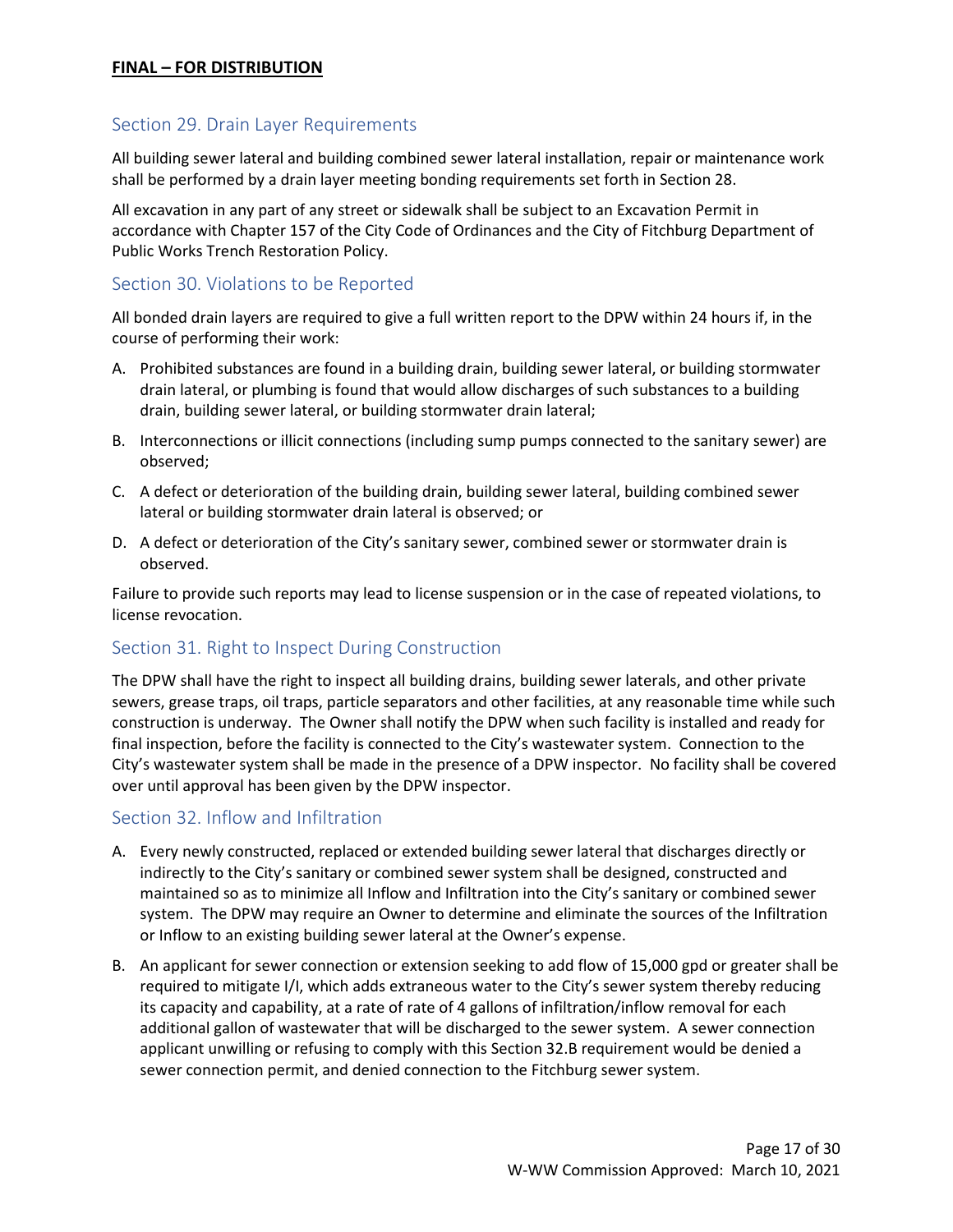# <span id="page-17-0"></span>Section 33. Construction of Below-grade Plumbing

All plumbing fixtures located at an elevation below the adjacent roadway elevation, which contains the City sanitary or combined sewer serving the proposed plumbing, shall be considered to be subject to backflow and shall be equipped with a backwater valve, *as specified in Section 20. of these Sewer Rules and Regulations.*

#### <span id="page-17-1"></span>Section 34. Distance from Water Services

Building sewer lateral connections shall be laid at least 10 feet apart horizontally, or 18 inches apart vertically from any new or existing water service connection in accordance with DEP regulations.

#### <span id="page-17-2"></span>Section 35. Fuel Dispensing Areas

Any area which is used to dispense fuel, and is covered by a canopy or other type of roof or enclosure, shall drain into an approved oil/water separator, and then into a sanitary sewer, or if not available, a combined sewer. The fuel dispensing area shall be graded so as to prevent any runoff to surrounding areas, which drain into a stormwater drain.

As an alternative, it is permissible to contain all runoff within the fuel dispensing area so that it is not drained off. The Owner shall be responsible for the removal and disposal of any runoff, which is contained in such a manner.

#### <span id="page-17-3"></span>Section 36. Decorative Fountains

New or substantially rehabilitated decorative fountains shall be equipped with a shut off mechanism and shall be designed and constructed so as to re-circulate water. Decorative fountains shall discharge to a stormwater drain.

# <span id="page-17-4"></span>Section 37. Recreational Spray and Sprinkler Pools

New or substantially rehabilitated recreational spray and sprinkler pools, also known as "recreational fountains", shall be equipped with a shut off mechanism and shall be designed and constructed so as to be non-recirculating. Recreational spray and sprinkler pools shall discharge into a stormwater drain.

# <span id="page-17-5"></span>Section 38. Termination of Service

Every person seeking to demolish or remove any building or structure shall submit all required completed applications with the Building Department, which require sign-off by DPW. Prior to demolition of any building, the Owner shall obtain a written authorization from the DPW to cut and cap all building sewer laterals at the connection to the sanitary or combined sewer. The Owner shall notify the DPW for an inspection of all building sewer laterals, to ensure that they are properly cut and capped prior to backfilling. Backfilling of cut and capped sewer laterals shall not occur until approved to do so by DPW.

#### <span id="page-17-6"></span>Section 39. Expenses Borne by the Owner

All costs and expenses incident to the application for the design, construction, installation, connection, repair, and maintenance of a building sewer lateral, other private sewers, special facilities, particle separators, grease traps, oil traps, or other wastewater facilities shall be borne by the Owner.

Notwithstanding the forgoing, the City may, in its discretion, bear part or all of such costs and expenses. The Owner shall indemnify the City from, and shall reimburse the City for, any loss or damage directly or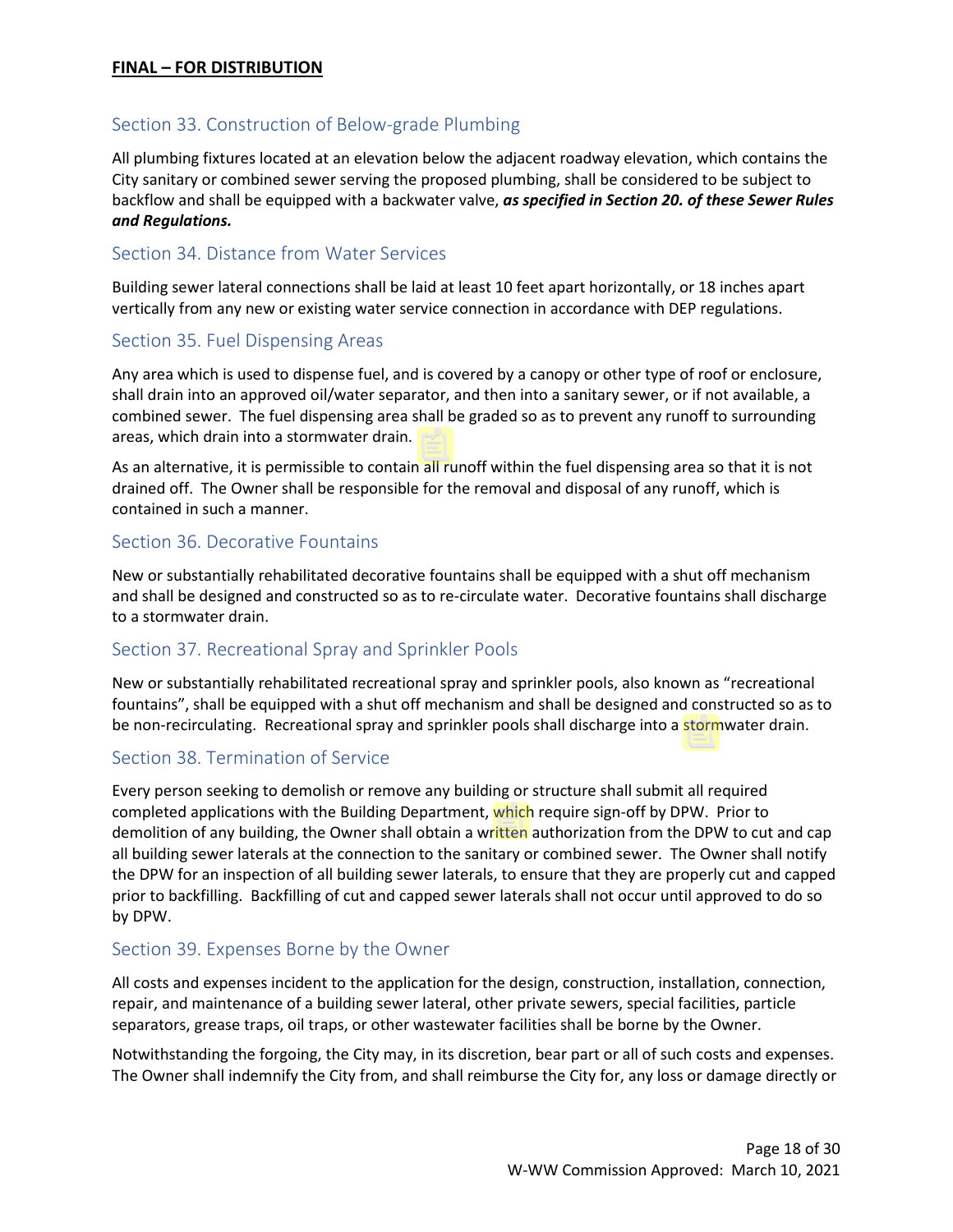indirectly occasioned by the installation, use or operation of any building sewer lateral, private sewer, special facility, particle separator, grease trap, oil/water separator or other wastewater facility.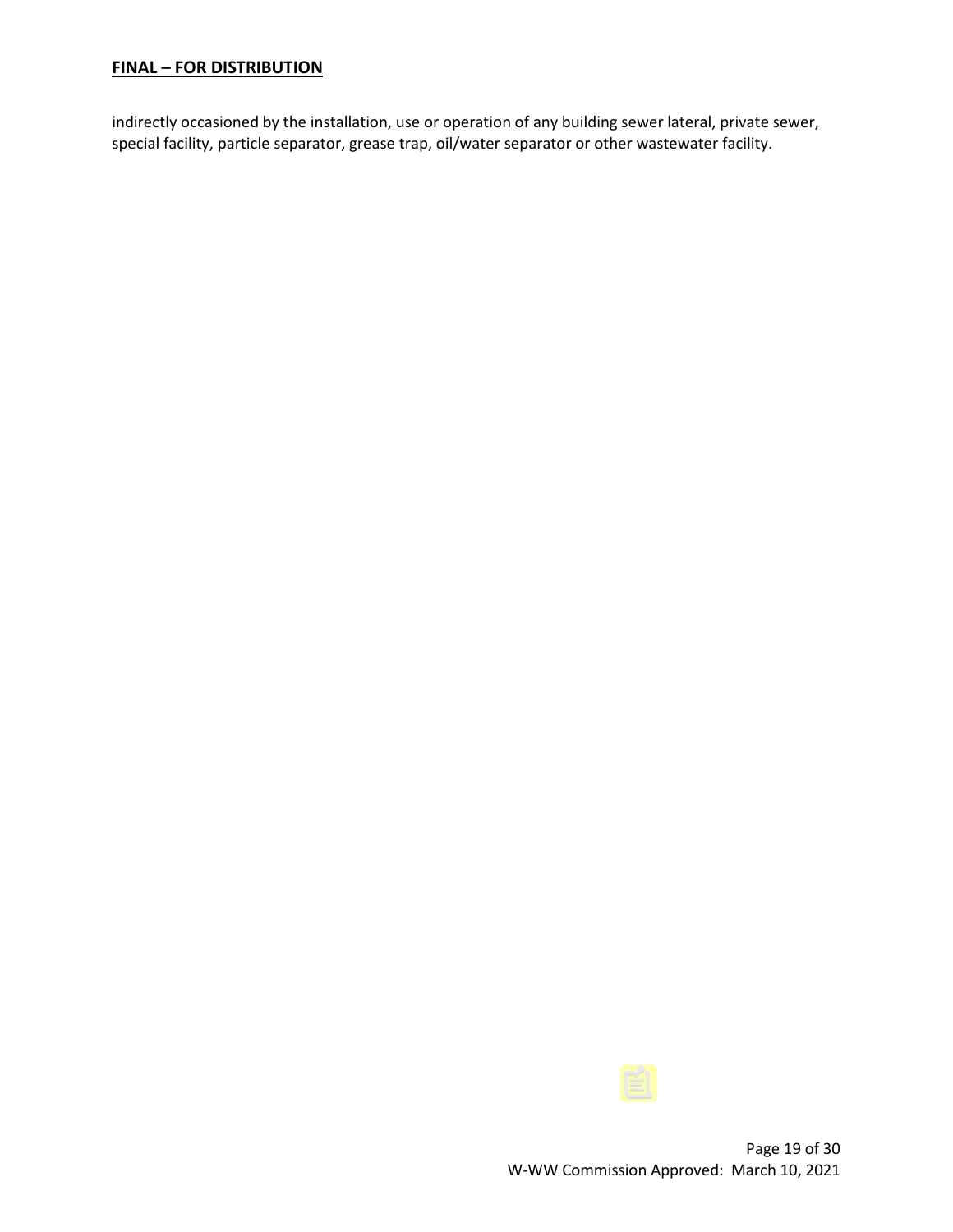# <span id="page-19-0"></span>Article V. Discharge Requirements, Prohibitions and Restrictions

# <span id="page-19-1"></span>Section 40. Compliance with Discharge Limits

Every User who directly or indirectly discharges wastewater to the City's sanitary or combined system shall comply with the strictest of the following discharge limits applicable to the discharge: the National Pretreatment Standards, NPDES Permit conditions, state limits, local or permit limits, limits contained in the Sewer Ordinance and/or these Regulations, and limits in a permit or order issued under these Regulations. If a *National Categorical Pretreatment Standard* includes a limit in addition to a daily maximum limit (e.g., 30 day, monthly, weekly, four-day, loading, or production-based limit), that limit must also be met.

# <span id="page-19-2"></span>Section 41. Instantaneous Discharge Flow Rate Limits

A. The instantaneous discharge flow rate shall not exceed the following limits:

| <b>Average Flow</b> | Allowable Ratio of Instantaneous Flow Rate to Average Flow |
|---------------------|------------------------------------------------------------|
| (gallons per day)   |                                                            |
| 50,000 to 100,000   | 3                                                          |
| 100,000 to 500,000  | $\mathcal{P}$                                              |
| More than 500,000   | 1.5                                                        |

- B. Users whose average flow is less than 50,000 gallons per day shall not discharge an instantaneous rate of flow in excess of 150,000 gallons per day.
- C. No person shall discharge any wastes or wastewaters in a slug, as defined in the Sewer Ordinance.
- D. The City may establish more stringent standards or requirements on discharges to the POTW in individual discharge permits.

#### <span id="page-19-3"></span>Section 42. Dilution Prohibited

No User shall achieve, or attempt to achieve, compliance with these Regulations by diluting a discharge instead of using proper pretreatment. The increased use of process water in place of proper treatment shall be considered dilution and is prohibited by these Regulations.

#### <span id="page-19-4"></span>Section 43. City Inspection and Sampling

A. The City may inspect the facilities of any user to ascertain whether the purpose of the Sewer Ordinance or these regulations is being met and all requirements are being complied with. Persons or occupants of premises where wastewater is created or discharged shall allow the Commission, Commissioner and other duly authorized employees of the City ready access at all reasonable times to all parts of the premises for the purposes of inspection, observation, measurement, sampling, records examination or in the performance of any of their duties. The City, approval authority and, where the NPDES state is the approval authority, EPA shall have the right to set up on the user's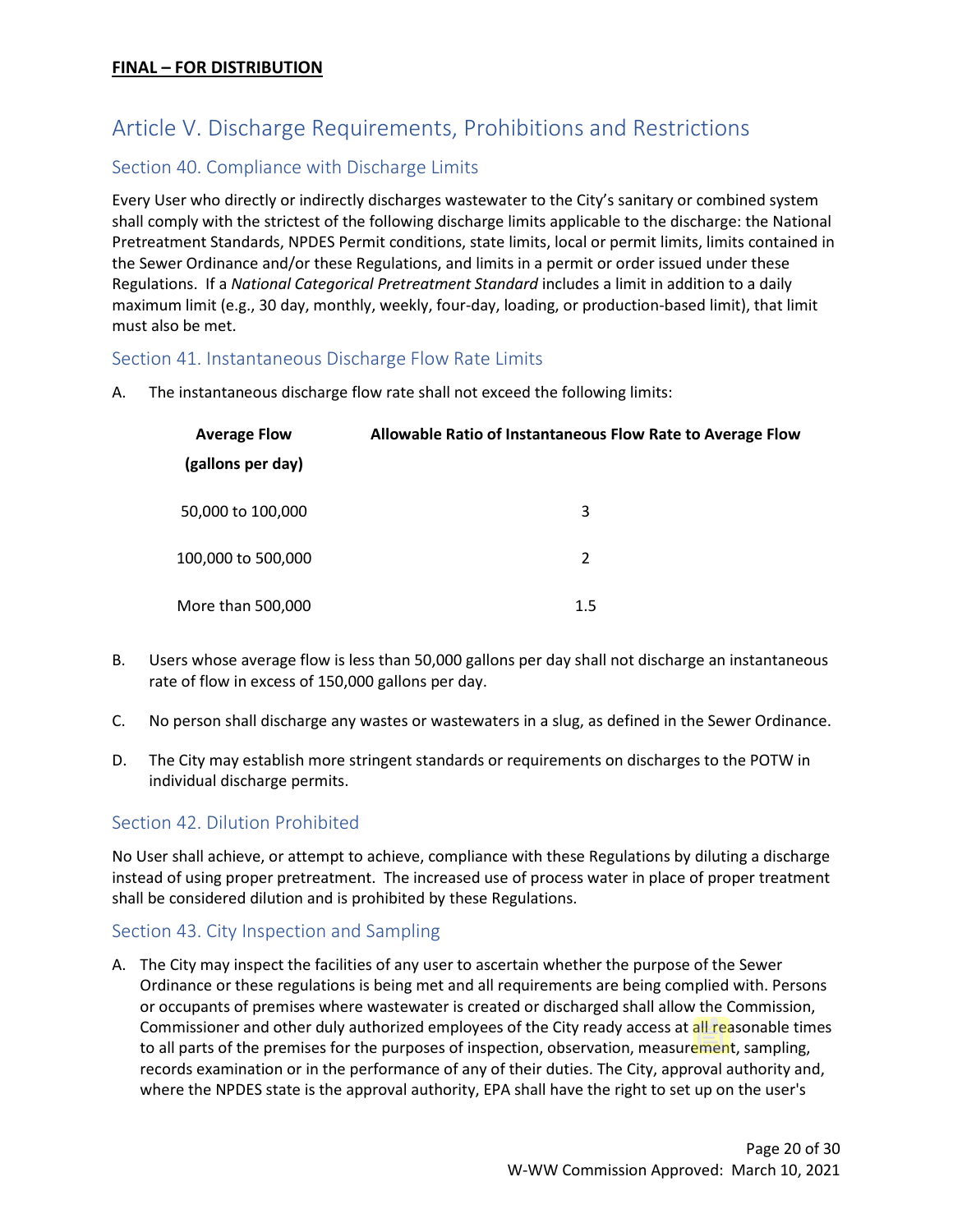property such devices as are necessary to conduct sampling inspection, compliance monitoring and/or metering operations. Where a user has security measures in force which would require proper identification and clearance before entry into its premises, the user shall make necessary arrangements with its security guards so that upon presentation of suitable identification, personnel from the City, approval authority and EPA will be permitted to enter, without delay, for the purposes of performing their specific responsibilities.

- B. Conditions for entry:
	- 1. The DPW shall present appropriate credentials at the time of entry.
	- 2. The purpose of the entry shall be for inspection, observation, measurement, sampling, testing, photographic documentation, or record examination and copying in accordance with the provisions of these Regulations.
	- 3. Any entry shall be made at reasonable times during normal operating hours unless an emergency situation exists which endangers the public health, safety and welfare of the community as determined by the DPW, in which case the DPW may make an emergency entry and provide notice of entry to the discharger as soon as reasonably practicable.
- C. If the DPW is refused access to any part of the premises from which wastewater is discharged, and DPW believes that there may be a violation of the Ordinance or these Regulations, or that there is a need to inspect and/or sample as part of a routine inspection and sampling program designed to verify compliance with these Regulations or any order issued hereunder, or to protect the overall public health, safety, and welfare of the community, then the DPW shall, with the assistance of the City Solicitor, seek any and all remedies available under federal, state and local laws or regulations, and the User and/or Owner of the premises shall be liable for all fines, fees, penalties, and all costs of enforcement, including but not limited to attorney's fees.

# <span id="page-20-0"></span>Section 44. Monitoring Facility Requirements

- A. When required by the DPW, a User shall install and maintain at the Owner's expense suitable control or measuring devices, together with manholes, chambers, meters, sampling ports, and other appurtenances in its building sewer laterals, including those from pumps, to facilitate discharge observation, monitoring, sampling and measurement.
- B. Such manholes, chambers or meters shall be safely accessible and shall be located and constructed in accordance with site plans approved by the DPW, shall be installed by and at the expense of the Owner, and shall be maintained by the Owner in good operating condition at all times.
- C. All such meters and other measuring devices shall be approved by the DPW prior to installation and use. All such meters and measuring devices shall be calibrated by the Owner so as to ensure accurate measurement. The facilities shall be constructed in accordance with all applicable construction standards. Construction shall be completed in compliance with a time schedule approved by the DPW.
- D. The DPW requires permittees to keep and retain all records associated with meters, measuring devices and samplers. These records shall include data on volumes, water quality and maintenance.
- E. All records from meters, measuring devices and samplers, whether required by DPW or not, shall be kept for at least six years and furnished to the DPW upon request. During construction and after installation, the DPW shall have the right to inspect the facilities in accordance with this Article.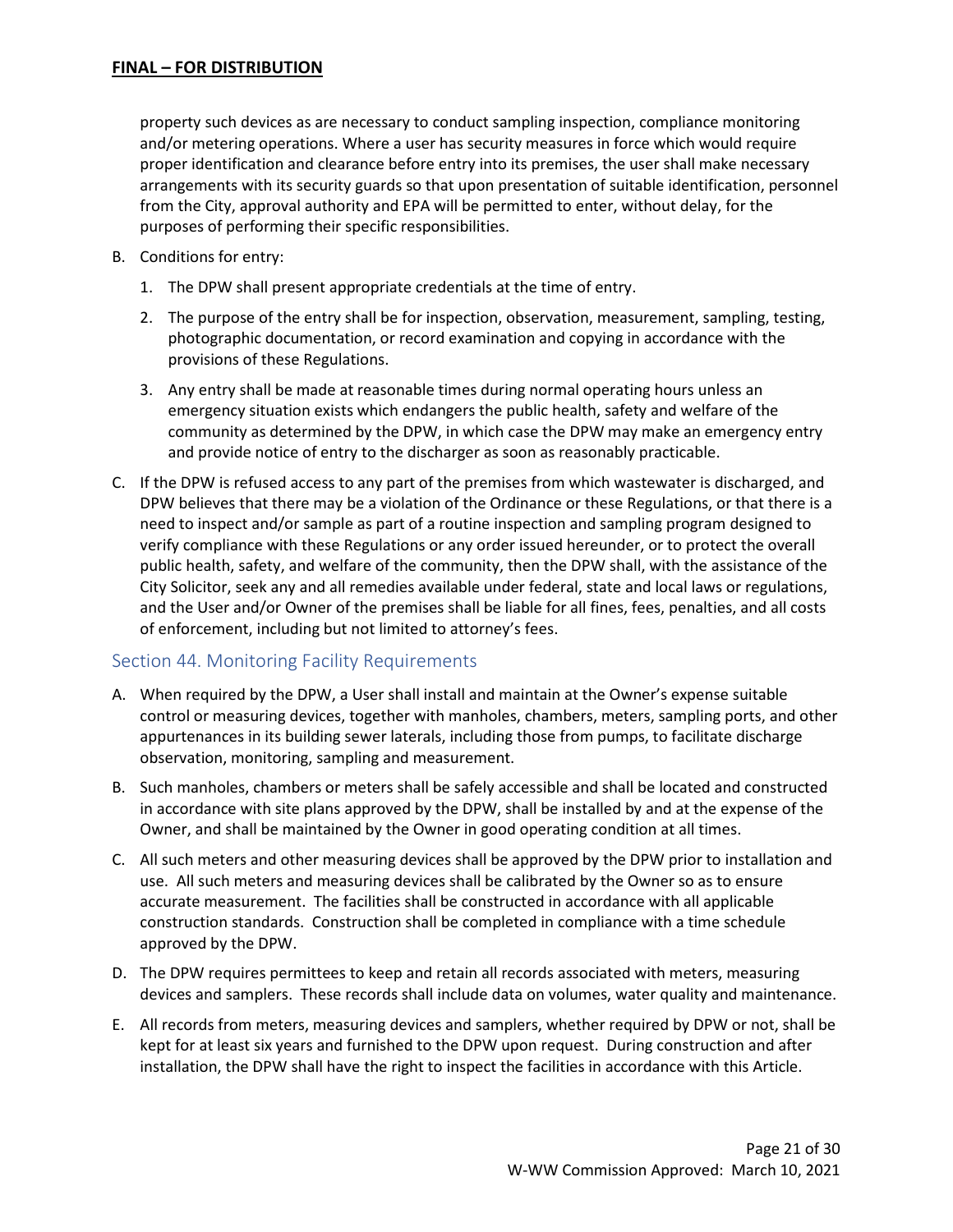# <span id="page-21-0"></span>Section 45. Sampling and Analysis

- A. All measurements, tests and analyses of the characteristics of wastewater or stormwater required to conform to these Regulations shall be performed in accordance with the most recent edition of Standard Methods for the Examination of Water and Wastewater, unless otherwise authorized or required by the DPW, EPA or DEP.
- B. Sample analysis required by these Regulations, or any permit issued hereunder, shall be performed by an independent laboratory currently certified by the DEP for the parameters being analyzed. The use of a laboratory with provisional DEP certification is prohibited.
- C. Samples analyzed shall be collected at locations designated by the DPW and by methods acceptable to, and at a frequency determined by, the DPW. The DPW will stipulate whether a composite or grab sample should be taken and whether composite samples will be time or flow weighted.
- D. The DPW may require a permittee to submit a complete data package, including chain of custody records, raw data, and quality assurance/quality control related results, with a report required by the DPW. The DPW may require that discharge monitoring reports be submitted on paper copy, or by electronic means.

#### <span id="page-21-1"></span>Section 46. Compliance Measurement Location

All limitations imposed by these Regulations shall be applied at the end of the pretreatment process line, or at the end of the process line if there is no pretreatment. The Owner or User shall not introduce a pollutant into a wastewater stream after the compliance measurement location without prior approval of DPW.

#### <span id="page-21-2"></span>Section 47. Notification of Changed Discharge

Every User who directly or indirectly discharges to the City's wastewater system shall notify the DPW in advance of (a) any substantial change in the volume or character of pollutants in the discharge; and (b) any change in the location of the discharge to a different sanitary sewer connection.

#### <span id="page-21-3"></span>Section 48. Notification of Spills

- A. Notwithstanding other requirements of federal, state or local laws, rules or regulations, as soon as a person responsible for a facility or operation, or responsible for emergency response for a facility or operation has information of, or suspects a release of materials at that facility or operation resulting in or which may result in discharge of pollutants to the City's sanitary sewer or combined sewer, or stormwater drainage system or waters of the Commonwealth, the person shall take all necessary steps to ensure containment, and cleanup of the release.
- B. In the event of a release of oil or hazardous waste to the City's sanitary sewer, combined sewer, or stormwater drainage system or the discharge of any wastes which might pose a hazard to the POTW treatment processes, the person shall immediately (within one hour of discovery) notify the City's fire, police, and public works departments.
- C. In the event of a release of a non-hazardous pollutant to the City's sanitary sewer, combined sewer, or stormwater drainage system, the reporting person shall notify the DPW within twenty-four (24) hours.
- D. The reporting person shall provide to the DPW written confirmation of all telephone, e-mail or inperson notifications within five days thereafter.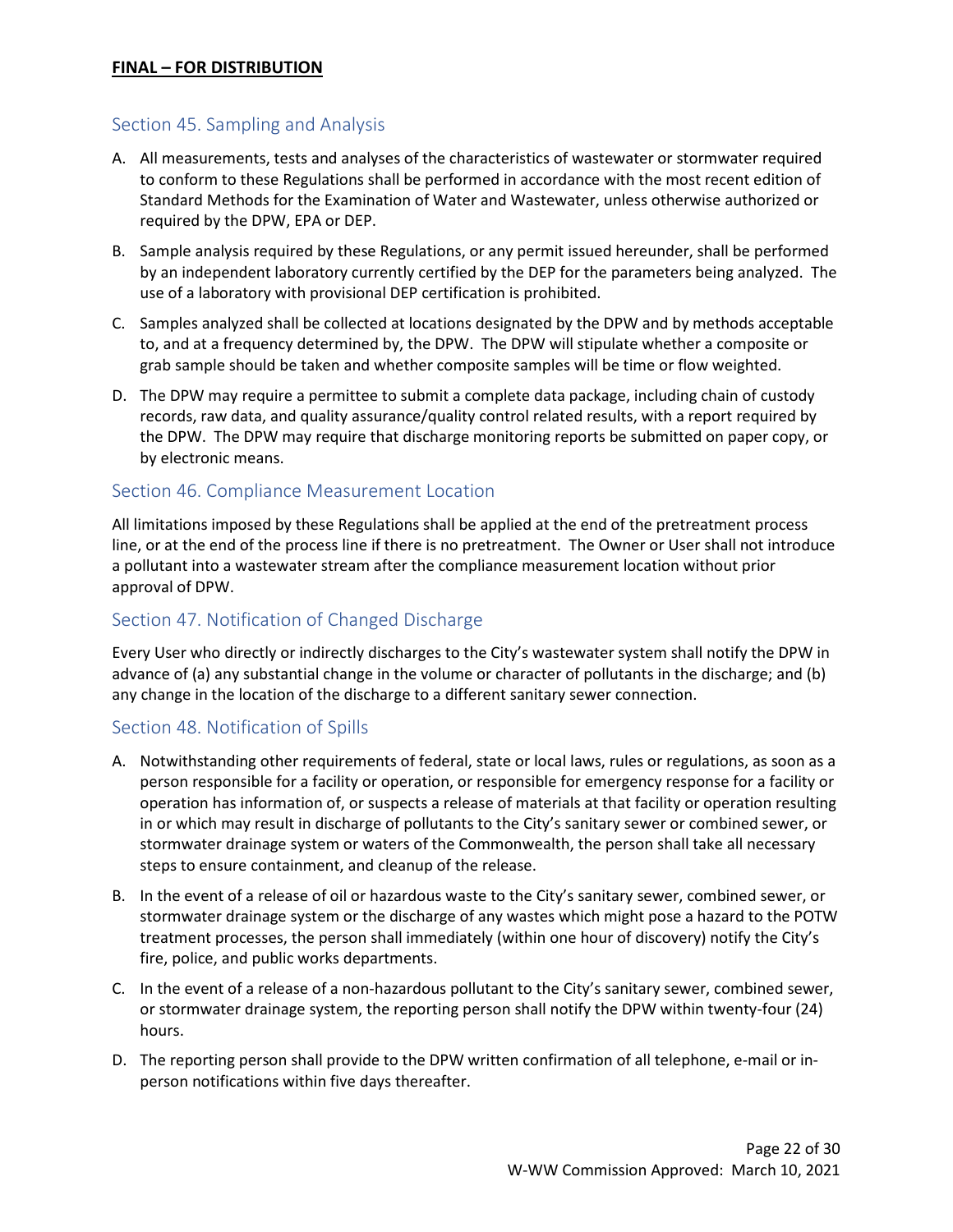E. If the discharge of prohibited materials is from a commercial or industrial facility, the facility owner or operator of the facility shall retain on-site a written record of the discharge, and the actions taken to prevent its recurrence. Such records shall be retained in accordance with the Massachusetts Public Records Law.

<span id="page-22-0"></span>Section 49. Notice of Violation

See Sewer Ordinance for Violations.

<span id="page-22-1"></span>Section 50. Preventative Measures

Each User shall provide reasonable and appropriate protection from any discharge, including accidental discharges or potential to discharge in violation of these Regulations.

<span id="page-22-2"></span>Section 51. General Prohibitions

See Sewer Ordinance for General Discharge Prohibitions.

<span id="page-22-3"></span>Section 52. Prohibited Wastes or Substances

See the Sewer Ordinance, for Specific Local Limitations.

#### <span id="page-22-4"></span>Section 53. Prohibited Discharges into Sanitary Sewers

- A. No person shall directly or indirectly discharge or cause or allow any stormwater to be discharged into any City sanitary sewer or any sanitary sewer tributary thereto.
- B. Unless specifically authorized in writing from the DPW, no person shall discharge or cause or allow to be discharged directly or indirectly into a City sanitary sewer or into a sanitary sewer tributary thereto any of the following:
	- 1. groundwater,
	- 2. dewatering drainage,
	- 3. subsurface drainage,
	- 4. accumulated surface water,
	- 5. non-contact cooling water,
	- 6. non-contact industrial process waters,
	- 7. uncontaminated contact cooling water,
	- 8. uncontaminated industrial process water, or
	- 9. waters associated with the excavation of a foundation or trench,
	- 10. hydrological testing,
	- 11. groundwater treatment/remediation,
	- 12. removal or installation of an underground storage tank or dewatering of a manhole, except as provided in Section 54.

#### <span id="page-22-5"></span>Section 54. Prohibited Discharges into Combined Sewers

No person shall discharge or cause or allow to be discharged directly or indirectly into a City combined sewer or into a combined sewer tributary thereto any of the following: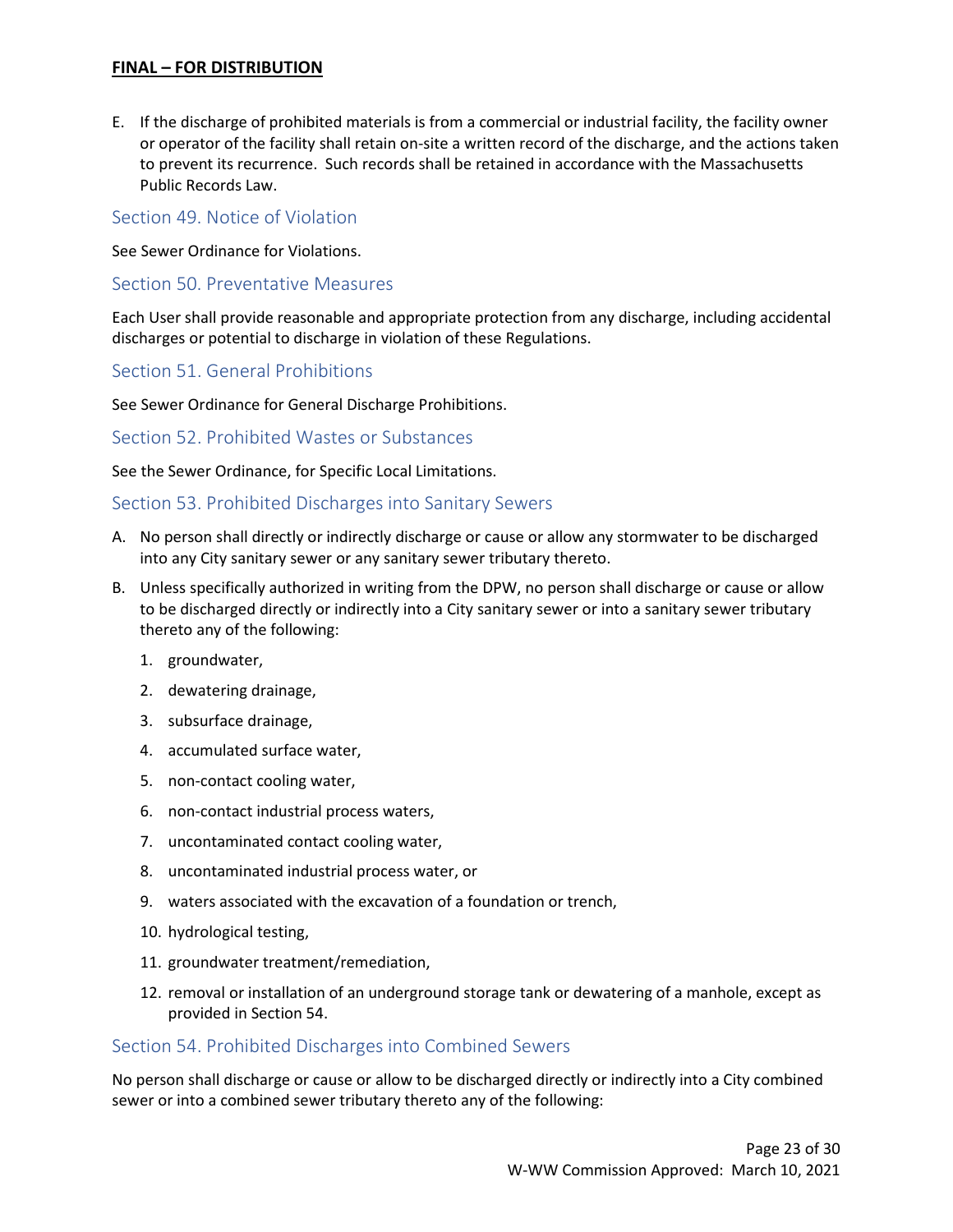- A. Groundwater, dewatering drainage, subsurface drainage, accumulated surface water, non-contact cooling water, non-contact industrial process waters, uncontaminated contact cooling water, uncontaminated industrial process water, or waters associated with the excavation of a foundation or trench, hydrological testing, groundwater treatment/remediation, removal or installation of an underground storage tank or dewatering of a manhole.
- B. Discharges otherwise prohibited by subsection (a) above may be permitted, when the discharger has taken all reasonable efforts to eliminate and minimize the flow, and there is no reasonable access to a stormwater drain, surface water, or another disposal alternative, and the amount to be discharged will not have an actual or potential adverse impact on the combined sewer system or the quality of receiving water, or the City's ability to meet its obligations under any law, regulation, permit, or order, and the discharger has obtained prior written authorization from the DPW.

# <span id="page-23-0"></span>Section 55. Disposal of Septage Prohibited

Except at specifically designated discharge structures at the POTW, and when granted authorization to make such discharges, in accordance with POTW septage discharge protocols and procedures, no person shall discharge or cause or allow to be discharged any septage into a City sanitary sewer, combined sewer, or stormwater drain, or into any sewer or stormwater drain tributary thereto.

#### Section 56. Significant Industrial Users

In addition to the requirements of these Regulations, any person operating a facility in Fitchburg that is a significant industrial user as defined in *40 CFR 403.3* shall comply with the applicable requirements of *40 CFR Part 403*, including the reporting requirements of *40 CFR 403.12* and any *National Categorical Pretreatment Standard* applicable to the facility, and all other applicable federal, state and local laws and regulations.

All industrial Users and dischargers of industrial wastes shall comply with federal, state, and local laws, rules and regulations pertaining to industrial pretreatment as they now exist or may be amended in the future.

#### <span id="page-23-1"></span>Section 57. Discharge Documents

- A. In addition to requirements outlined in Chapter 147, wastewater discharge permits must also contain:
	- 1. A statement indicating duration of the permit, which in no case shall exceed five years;
	- 2. A statement that the wastewater discharge permit is nontransferable without prior notification to the Commission in accordance with Chapter 147, and specific requirements for furnishing the new owner or operator with a copy of the existing wastewater discharge permit;
	- 3. Effluent limits based on applicable pretreatment standards;
	- 4. Self-monitoring, sampling, reporting, notification and recordkeeping requirements. These requirements shall include an identification of pollutants to be monitored, sampling location, sampling frequency and sample type based on federal, state or local law; and
	- 5. A statement of applicable civil and criminal penalties for violation of pretreatment standards and requirements and any applicable compliance schedule. Such schedule may not extend the time for compliance beyond that required by applicable federal, state or local law.
- B. Wastewater discharge permits may contain additional conditions, such as but not limited to the following conditions: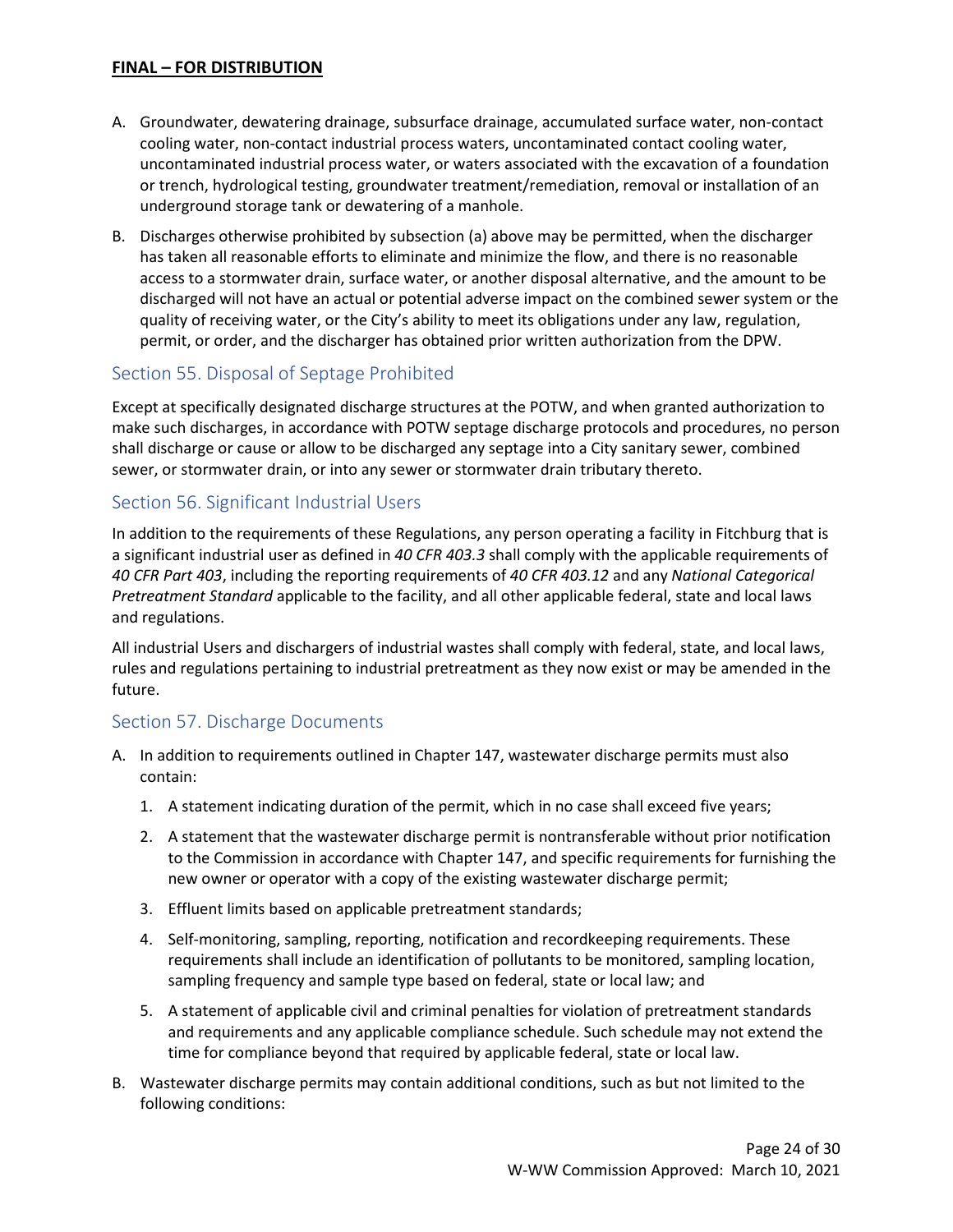- 1. The unit charge, criteria for calculation or schedule of user charges and fees for the wastewater to be discharged to the POTW.
- 2. Limits on average and maximum rate and time of discharge or requirements for flow regulations and equalization.
- 3. Requirements for installation and maintenance of inspection and sampling facilities.
- 4. Requirements for submission of technical reports or discharge reports.
- 5. Requirements for maintaining and retaining plant records relating to wastewater discharge as specified by the Commission and for affording the Commission access thereto.
- 6. Requirements for notification of the Commission of any new introduction of wastewater constituents or any substantial change in the volume or character of the wastewater constituents being introduced into the wastewater treatment system.
- 7. Requirements for notification of slug discharges as described in City's Sewer Rules and Regulations.
- 8. Requirements or conditions as deemed appropriate by the Commission to ensure or to further compliance with the Sewer Ordinance, state or federal law.

#### <span id="page-24-0"></span>Section 58. Reporting Requirements

See Sewer Ordinance for Reporting Requirements.

<span id="page-24-1"></span>Section 59. Self-Monitoring Requirements

See Sewer Ordinance for Self-Monitoring Requirements.

Section 60. Pre-Treatment of Industrial Wastewater

See Sewer Ordinance for Pre-Treatment of Industrial Wastewater.

#### Section 61. Confidential Information

See Sewer Ordinance for Confidential Information.

#### Section 62. Obligation to Comply with Regulations

The issuance of a permit from the DPW shall not relieve the permittee of its obligation to comply with the *Federal Clean Water Act (Title 33 of the U.S.C., §1251 et seq.)*, the *Massachusetts Clean Waters Act, M.G.L., c. 21, sections 26 through 53*, and with the requirements contained in these Regulations, and all other applicable federal, state and local laws and regulations.

#### <span id="page-24-2"></span>Section 63. Notification to Employees

Significant Industrial Users shall inform their employees of the existence of these Regulations. At least one copy of these Regulations and the permit(s) shall be permanently and conspicuously posted by each such User. Such User shall also permanently post a notice identifying the employee who has been designated as the individual responsible for compliance with, and who should be notified of, any violation of these Regulations or permit. Every such User shall provide copies of the above-referenced permits to each employee working in its pretreatment operations.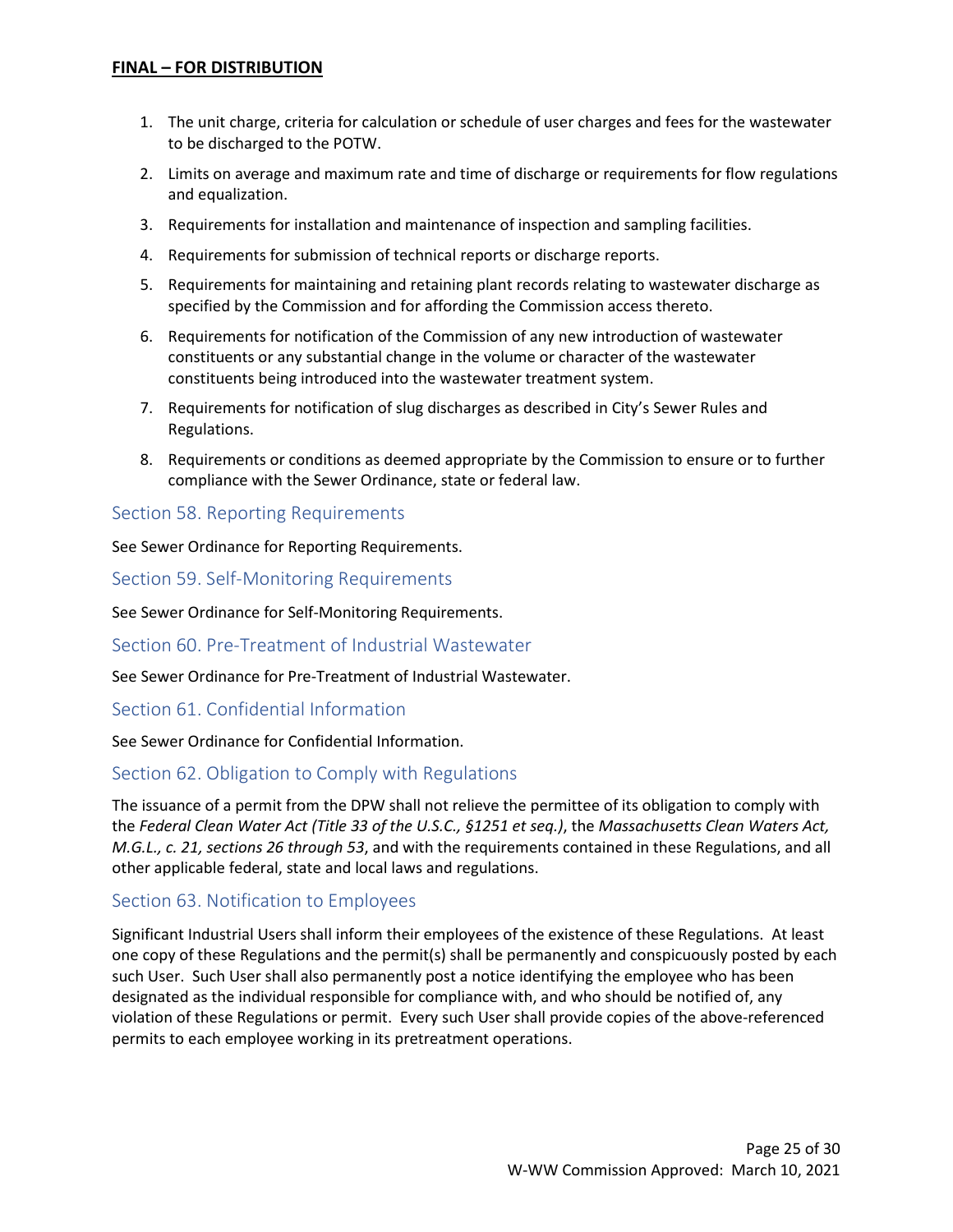# <span id="page-25-0"></span>Article VII. Violations, Penalties and Enforcement

#### <span id="page-25-1"></span>Section 64. Violations

Any person who fails to comply with the requirements of these Regulations or the terms and conditions of any permit issued thereunder or the requirements of any federal, state or local laws, rules or regulations governing use of the City's wastewater and stormwater drainage system shall be subject to enforcement actions by the DPW.

- A. Each day a violation occurs or continues shall be considered a separate violation.
- B. For violations of discharge limits, each parameter that exceeds a discharge limit shall be considered a separate violation except as provided elsewhere in these Regulations adopted hereunder.

#### <span id="page-25-2"></span>Section 65. Suspension of Permit/Service

- A. The Commission may suspend the wastewater treatment service and/or a wastewater contribution permit or cut off the sewer connection when such suspension or cutoff is necessary, in the opinion of the Commission or Commissioner and his or her designee, in order to stop an actual or threatened discharge which:
	- 1. Presents or may present an imminent or substantial endangerment to the health or welfare of persons;
	- 2. Presents or may present an imminent or substantial endangerment to the environment;
	- 3. May cause or actually causes interference to the POTW; or
	- 4. Causes or will cause the POTW to be in violation of any condition of its NPDES permit or federal or state law.
- B. The Commission may reinstate the wastewater contribution permit or the wastewater treatment service upon proof satisfactory to it of the elimination of the noncomplying discharge.
- C. In the event of a suspension or cutoff under this section, the affected user shall, within 15 days, submit a written report describing the event that caused the suspension, its causes and the measures taken to prevent any recurrence.
- D. Any person notified of a suspension under this section shall immediately stop or eliminate the contribution. If any person fails voluntarily and in a timely manner to comply with a suspension order, the Commission shall take such steps as it deems necessary, including immediate severance of the sewer connection, to prevent or minimize damage to persons, the environment, property, the POTW system and/or its receiving stream.

#### <span id="page-25-3"></span>Section 66. Revocation of Permit

The Commission may revoke any wastewater contribution permit if the Commission finds that a user has:

- A. Falsified information or records required to be submitted or retained under the Sewer Ordinance and these Rules and Regulations promulgated thereunder in connection with any permit or pursuant to an order or directive of the Commission or Commissioner and his or her designee; or
- B. Violated any conditions of a wastewater contribution permit; or
- C. Refused right of entry guaranteed by Section 43 of these Rules and Regulations; or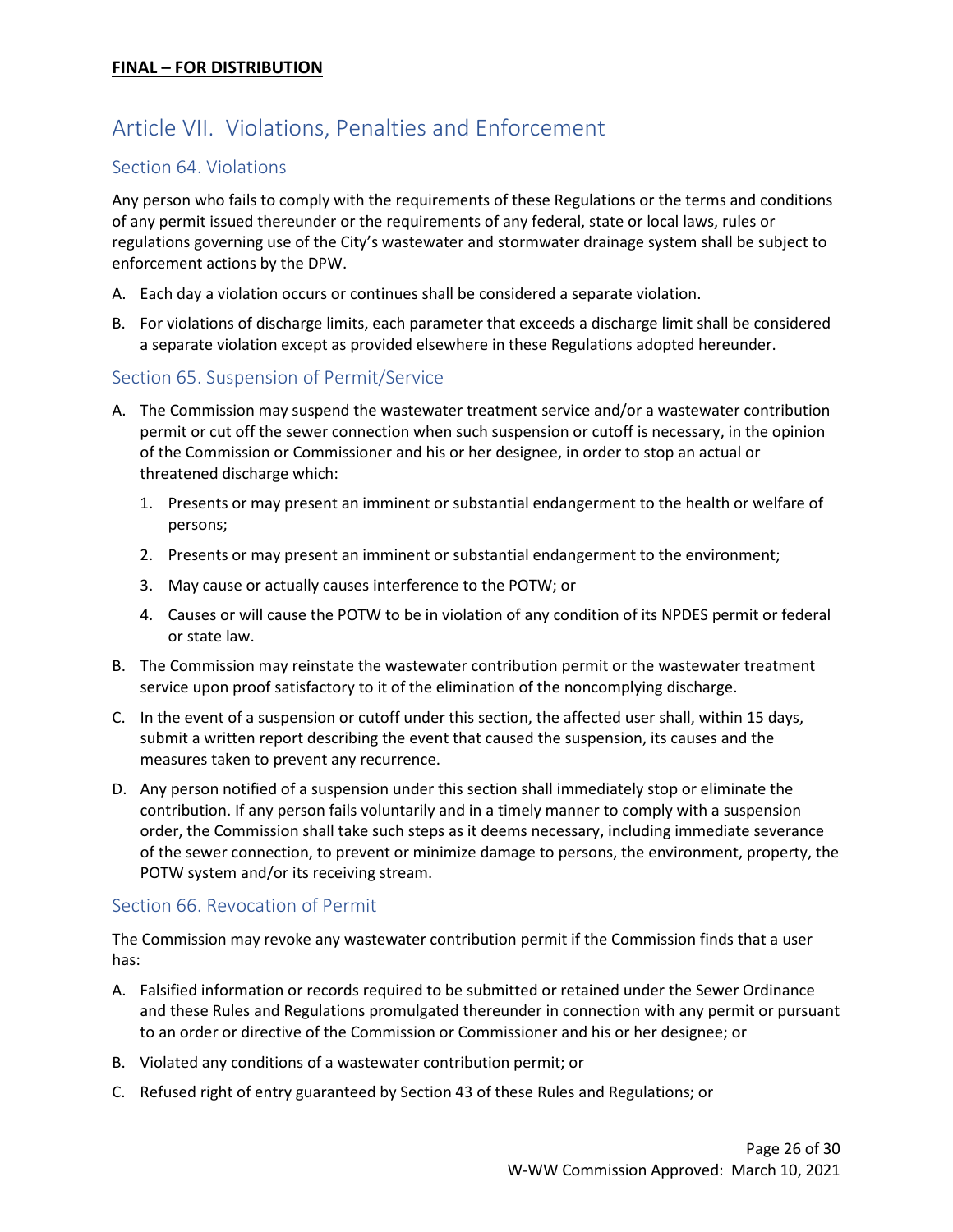- D. Failed to reapply for a permit or request a required permit modification; or
- E. Discharged into the POTW in violation of the Sewer Ordinance and/or these Rules and Regulations promulgated thereunder, federal or state law; or
- F. Changed circumstance(s) require a temporary or permanent reduction or elimination of the permitted discharge; or
- G. Failed to report the wastewater constituents and characteristics of his or her discharge; or
- H. Failed to report significant changes in operations or wastewater constituents and characteristics; or
- I. Performed any act or failed to perform any act or breached any duty which in the opinion of the Commission or Commissioner and his or her designee, violates any applicable state or federal statute or regulation or any order of the Commission.

#### <span id="page-26-0"></span>Section 67. Issuance of Notice or Order

In general, before, after or concurrently with service of a complaint under Section 68 of these Rules and Regulations, the Commission may:

- A. Issue an order that requires the person to whom the order is directed to take corrective action within a time set in the order; Send a written notice or order that requires the person to whom the notice is directed to file a written report about the alleged violation; or Send a written notice or order that requires the person to whom the notice is directed: To appear at a hearing at a time and place scheduled in order to answer the charges in the complaint; or To file a written report and also appear at a hearing at a time and place set to answer the charges in the complaint.
- B. Effective date of order. Any order issued under the Sewer Ordinance and/or these Rules and Regulations promulgated thereunder is effective immediately, according to its terms, when it is served.
- C. The Commission or Commissioner and his or her designee, may issue a notice alleging a violation or violations of the Sewer Ordinance and/or these Rules and Regulations promulgated thereunder, the user's permit, state or federal law or the Commission's regulations. Within 10 days of the date of this notice, the user shall submit a written explanation of the violation and a plan for the satisfactory correction and prevention thereof, including its plan for implementing specific required actions.
- D. Submission of a plan shall not relieve the user of any liability for any violations occurring before or after receipt of the notice or order, nor shall corrective action undertaken by a user be deemed a defense to the impositions of civil penalties imposed under the Sewer Ordinance and/or these Rules and Regulations promulgated thereunder.
- E. When the Commissioner and his or her designee, finds that a user has violated or continues to violate any provision of the Sewer Ordinance and/or these Rules and Regulations promulgated thereunder, a wastewater discharge permit or order issued hereunder, or any other pretreatment standard or requirement, the Commissioner and his or her designee, may issue an order to the user responsible for the discharge directing that the user come into compliance within a specified time. If the user does not come into compliance within the time provided, sewer service may be discontinued unless adequate treatment facilities, devices or other related appurtenances are installed and properly operated. The Commissioner's or his or her designee's orders also may contain other requirements to address the noncompliance, including additional self-monitoring and management practices designed to minimize the amount of pollutants discharged to the sewer or correct violations to the Sewer Ordinance and/or these Rules and Regulations promulgated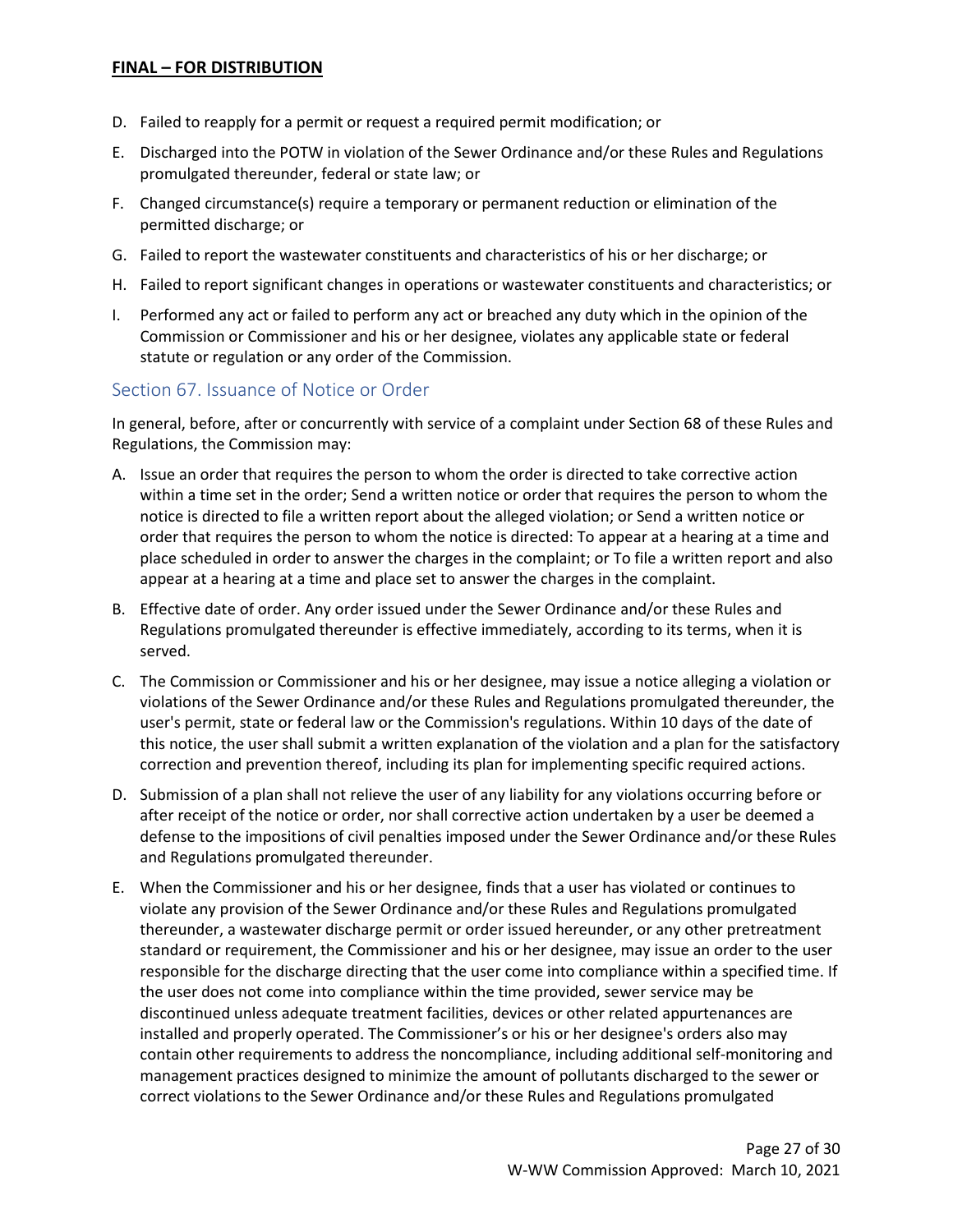thereunder. A compliance order may not extend the deadline by compliance established for a pretreatment standard or requirement, nor does a compliance order relieve the user of liability for any violation, including any continuing violation. Issuance of a compliance order shall not be a bar against, or a prerequisite for, taking other action against the user.

- F. Cease-and-desist orders:
	- 1. When the Commissioner and his or her designee, finds that a user has violated or continues to violate any provision of the Sewer Ordinance and/or these Rules and Regulations promulgated thereunder, a wastewater discharge permit, or order issued hereunder, or any other pretreatment standard or requirements, or that the user's past violations are likely to recur, the Commissioner and his or her designee, may issue an order to the user directing it to cease and desist all such violations and directing the user to:
		- a. Immediately comply with all requirements; and
		- b. Take such appropriate remedial or preventive action as may be needed to address a continuing or threatened violation, including halting operations and/or terminating the discharge.
	- 2. Issuance of a cease-and-desist order shall not be a bar against, or a prerequisite for, any other action against the user.

#### <span id="page-27-0"></span>Section 68. Complaint

- A. Issuance. The Commission or Commissioner and his or her designee, may issue a written complaint to the user if there are reasonable grounds to believe that the person whom the complaint is directed has violated:
	- 1. The Sewer Ordinance;
	- 2. Any rule or regulation adopted under the Sewer Ordinance;
	- 3. Any order or permit issued under the Sewer Ordinance; or
	- 4. Any applicable state or federal law or regulation.
- B. Contents. A complaint issued under this section shall:
	- 1. State the provisions of state, federal or local law which have been violated;
	- 2. State generally the factual basis of the violation(s);
	- 3. Set the time and date for a hearing before the Commission or the Commissioner and his or her designee, at which hearing the user shall have a full and fair opportunity to establish that the alleged violation(s) have not occurred; or
	- 4. Order the user who has allegedly caused or contributed to the violation to appear and show cause at the time and date set for the hearing why the proposed enforcement action should not be taken.
- C. Whether or not the user appears at the hearing, the Commission may take immediate enforcement action.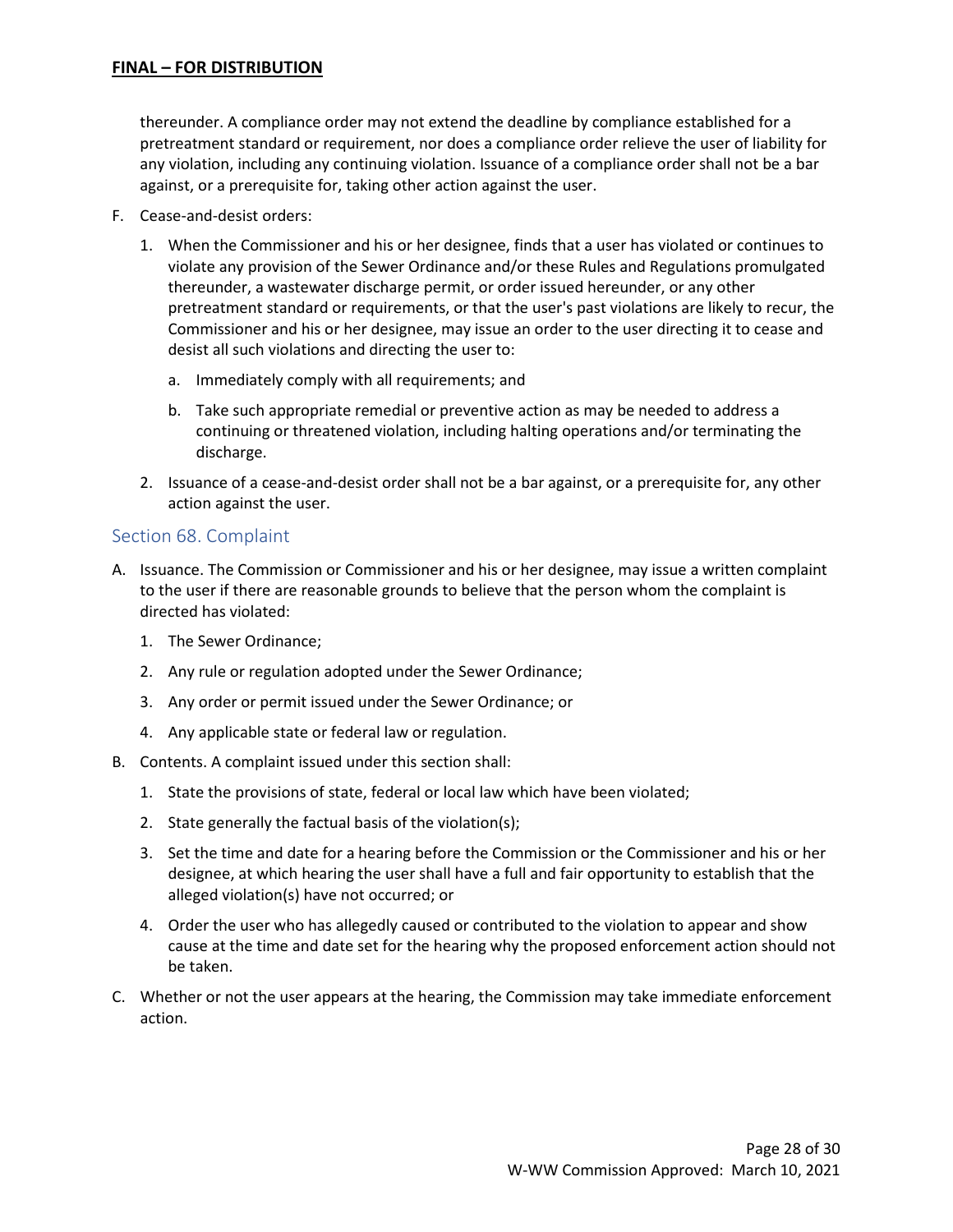#### <span id="page-28-0"></span>Section 69. Hearings

- A. Hearings on order or notice.
	- 1. Within 10 days after being served with an order or notice, the user or person served may request a hearing by writing to the Commission or Commissioner. The request shall state the reasons for the request, including any defenses and facts alleged to constitute defenses.
	- 2. Upon receipt of a request for hearing, the Commission shall set a date and time for the hearing and shall give reasonable, written notice to the person requesting it.
- B. Subpoenas; witnesses.
	- 1. In connection with any hearing or matter under investigation under the Sewer Ordinance and/or these Rules and Regulations promulgated thereunder, the Commission may:
		- a. Subpoena any person or evidence.
		- b. Compel the attendance and testimony of any person.
		- c. Enforce any subpoena issued by it or in its name by appropriate judicial proceeding.
	- 2. A subpoenaed witness shall receive the same fees and mileage reimbursement as if it were a subpoena in a civil action in a court of the Commonwealth.
- C. The Commission may conduct the hearing or it may designate one or more of its members to conduct the hearing.
- D. The Commission, or its designee(s) shall:
	- 1. Admit and exclude evidence in accordance with the rules of evidence applicable in administrative proceedings under the law of the Commonwealth.
	- 2. Take oral testimony under oath or affirmation.
	- 3. Record the proceedings stenographically or by mechanical means.
	- 4. Render its decision in writing within a reasonable time.
	- 5. Prepare a written transcript of its proceedings at the request of any party or any person upon payment of reasonable charges set by the Commission or Commissioner and his or her designee.
- E. The Commission, after hearing, may modify, affirm or reverse, in whole or in part, the order or notice from which the appeal was taken.
- F. Where required, or permitted by federal or state law, the conditions of its NPDES permit or directives or orders of the EPA, the Commission may take immediate enforcement action, notwithstanding the request for an administrative hearing or the pending thereof. Nothing in the Sewer Ordinance and/or these Rules and Regulations promulgated thereunder requires exhaustion of any administrative process before resort to judicial remedies or the imposition of any civil fines.

# <span id="page-28-1"></span>Section 70. Judicial Enforcement

A. If any person discharges sewage, industrial wastes or other wastes into the wastewater disposal system, or commits any act, or refrains from doing any act required under the provisions of the Sewer Ordinance, the regulations and/or orders of the Commission, state and/or federal pretreatment requirements or any applicable state or federal law, the City Solicitor or the Commission may commence an action for appropriate legal and/or equitable relief in any court